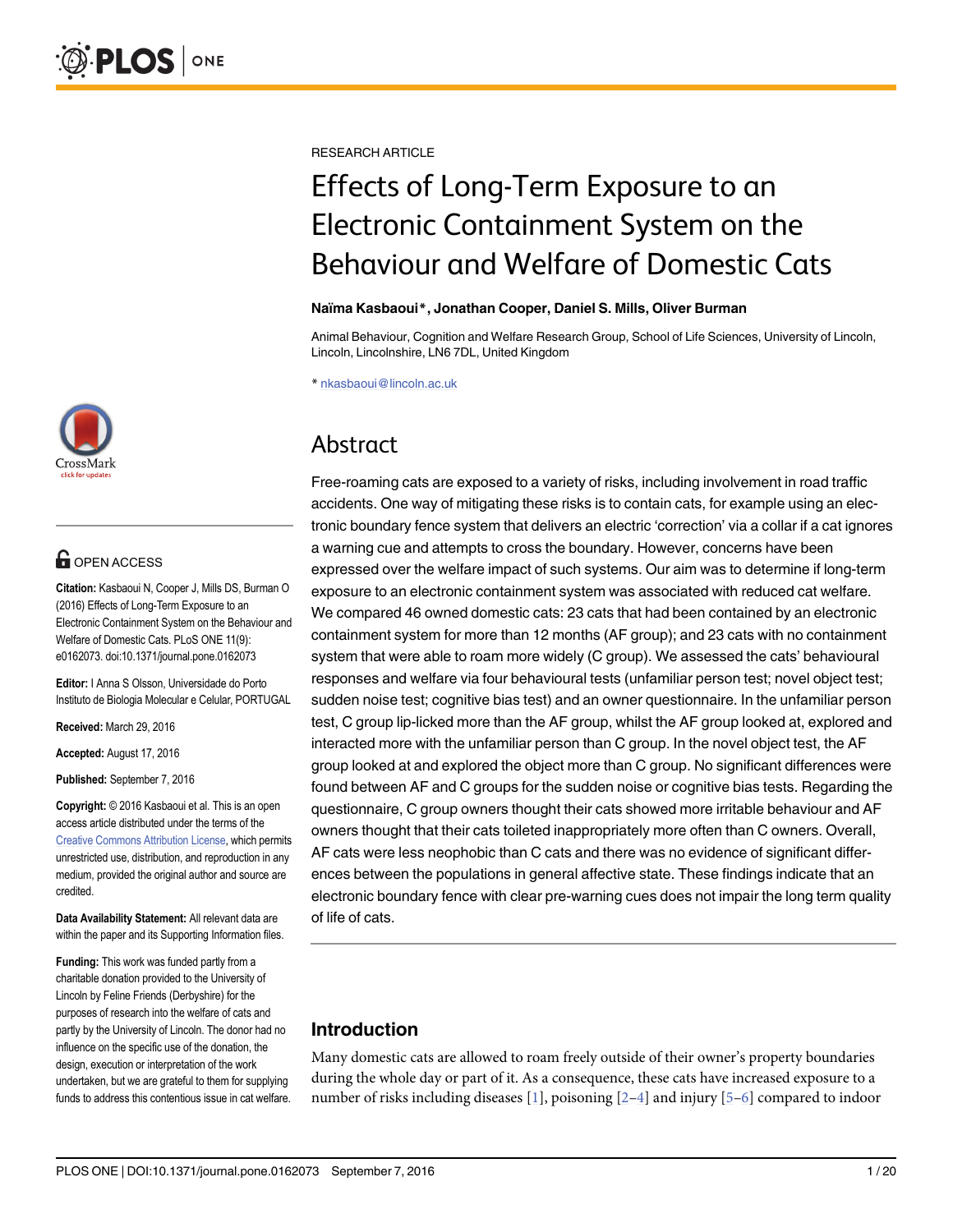Competing Interests: The authors have declared that no competing interests exist.

ONE

<span id="page-1-0"></span>**PLOS** I

cats. Although attitudes towards cat containment vary  $[7-8]$  $[7-8]$  $[7-8]$  $[7-8]$  $[7-8]$ , one way of mitigating some of these risks is to constrain the cats' free-roaming to a greater or lesser extent. Electronic containment systems potentially provide animals with more freedom than indoor housing as they allow access to an outdoor environment defined by the limits of the containment system. They have been used in a range of both pet and farm species [\[9](#page-16-0)]. This system relies on a wire, either buried in the ground or attached to an existing fence, which emits a low frequency radio signal. The animal wears a receiver around its neck. If the animal approaches the boundary area defined by the wire, a warning sound is emitted. If the animal continues its approach (i.e. does not remove itself from the boundary area); the collar emits an electric pulse to the skin of the animal, as a deterrent to it crossing the boundary. Although the animal may receive an electric pulse, the system is different from conventional electric fencing where it is the fence itself that is electrified. Electric fencing is widely accepted for use in various livestock species  $[10]$  $[10]$  $[10]$ , but the use of collar-dependent electronic containment systems (e.g. Freedom Fence<sup>®</sup>), Dog Fence<sup>®</sup>) has raised strong opinions and concerns about their potential welfare impact. For example, in Wales, a ban on all electric aids including the virtual fencing system has been in force for several years [[11\]](#page-16-0).

The efficacy of virtual electronic containment system has been examined in several species including cattle  $[12-15]$  $[12-15]$  $[12-15]$  $[12-15]$  $[12-15]$  and sheep  $[16]$  and it has been found that the animals readily learn to avoid exclusion areas and associate the audio cue with the potential aversive stimulus [\[14\]](#page-17-0). However, the long term welfare implications of the electronic containment system have not been directly studied in any species. Exposure to virtual fences has been found to be associated initially with weight loss in cattle [\[13\]](#page-17-0), which has been attributed to interference with grazing and/or the stress of training and testing, although after a few days cattle seemed to habituate to the system. Heifers and steers wearing these collars have also been reported to gain less weight than a control group [\[12\]](#page-16-0), and this may have been the consequence of exclusion from riparian areas and the associated vegetation. In other studies [[14](#page-17-0), [16](#page-17-0)], behaviour measurements related to avoidance have been assessed (for example "turn", "back up"), but no tests have been performed to specifically assess the long term welfare or affective state of the animals. The only behavioural measurements not involving avoidance were reported in a study on cattle stating that "No changes in general activity or lying behavior were found" [[15\]](#page-17-0), suggesting that the general behaviour of the cows was not affected during the time of the experiment.

Whilst these studies provide some information on efficacy and consequences for productivity, they do not provide adequate data for drawing firm conclusions about the welfare impact of exposure to electronic containment systems. In addition, the duration of exposure to the containment system varied in these studies from as little as a few hours  $[16]$  to, at most, two months [\[13\]](#page-17-0). Containment systems, particularly those used for a companion animal such as the cat, are likely to be used for several years. Being contained can restrict the cat's ability to control its local environment by limiting its ranging area [\[17\]](#page-17-0). The mean daily home range of a free ranging domestic owned cat has been estimated as approximately 2ha or 20,000m2 [\[18,](#page-17-0) [19\]](#page-17-0) whilst typically contained areas or gardens are much smaller. This may therefore reduce opportunity for exercise, exploratory behaviour and environmental interaction as well as frustrate or thwart activities that require the cat to overcome the barrier such as seeking or pursuing prey outside of the property boundaries [\[20\]](#page-17-0).

Chronic stress could arise from receiving repeated electric corrections [[21\]](#page-17-0) should the cat test the boundary regularly or from the behavioural or spatial restriction of being contained, or from repeated thwarting of highly motivated behavioural responses. Chronic stress is associated with changes in affective state (i.e. emotions and moods): for example it increases anxiety in mice  $[22]$  $[22]$ ; induces pessimistic judgement and learning deficit in sheep  $[23]$  $[23]$  $[23]$  and shifts behavioural response to a more rigid stimulus-response learning strategy in both mice and humans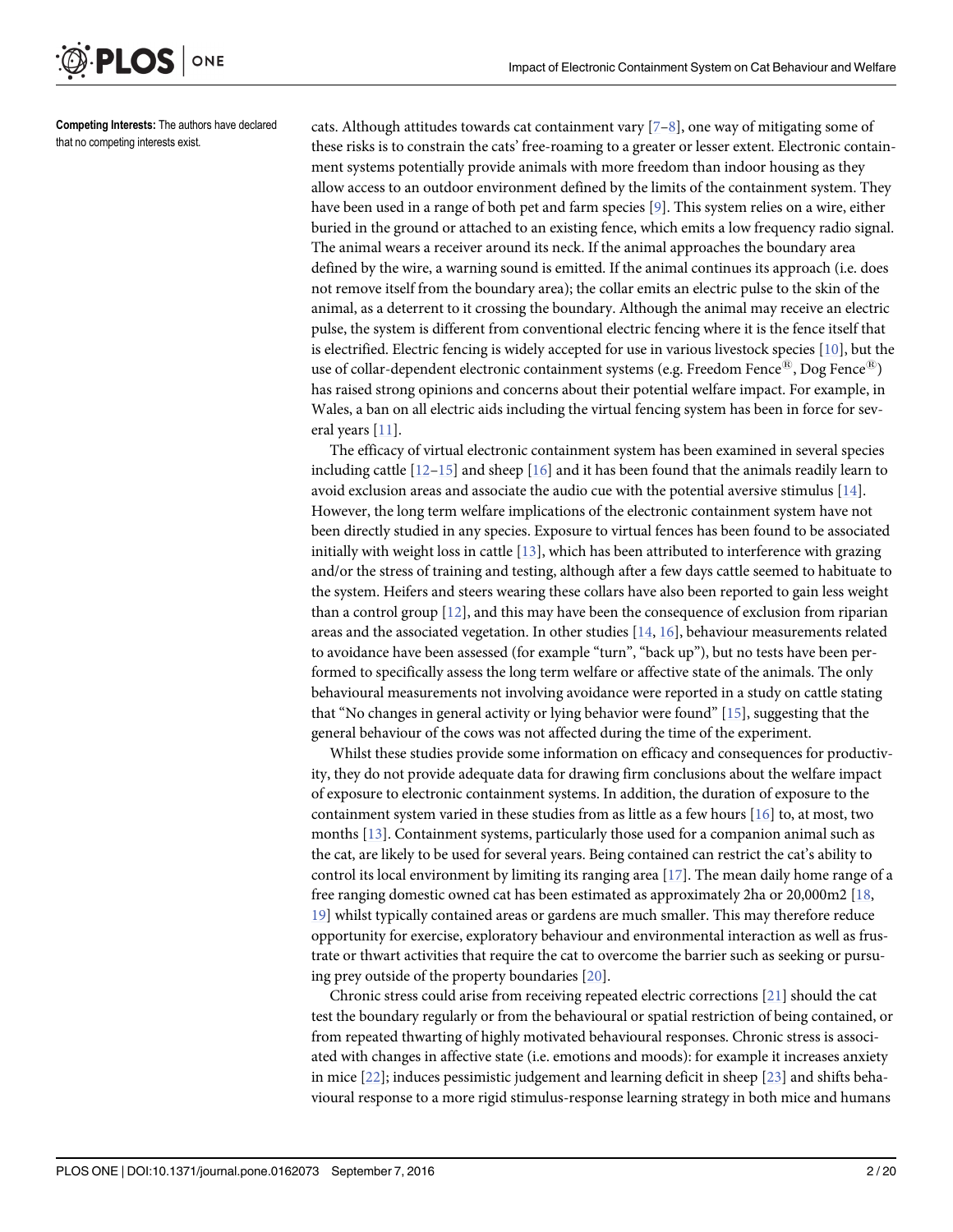<span id="page-2-0"></span>[\[24](#page-17-0)]. Chronic stress also appears to alter cognitive function, including spatial learning and memory [\[25\]](#page-17-0) whilst chronic exposure to mild stressors induces 'pessimistic' judgment bias in rodents [[26](#page-17-0)]. Finally, chronic stress associated with confinement has been linked to the onset of stereotypic behaviour including pacing in carnivores [\[27](#page-17-0), [28\]](#page-17-0). If electronic containment represents a chronic or severe stressor, then it would be anticipated that similar changes would occur in cats contained in this way.

Therefore the aim of this study was to investigate the effect of long-term exposure to an invisible or virtual electronic containment system on the behaviour and welfare of cats. We were particularly interested in measures related to their affective state. We hypothesised that reduced interaction with an unfamiliar person, reduced exploration and interaction with a novel object, heightened sensitivity to sudden noise, and a 'pessimistic' judgement would indicate compromised welfare, and that deterioration in welfare would also be noted in owner reports of their pet's behaviour [[29](#page-17-0)].

## Materials and Methods

#### Ethics statement

The experimental protocol was approved by the University of Lincoln Ethics Committee. Data was collected from homes in England where virtual fences are legal means for containing cats at the time of study (2014) and installed by accredited suppliers at least one year prior to the study.

#### Containment system tested in this study

The containment system tested in the study was the system sold by Freedom Fence<sup>®</sup>. It consists of a transmitter (model FF1010) sold with a boundary kit of 100m of RF emitting wire and training flags. The transmitter emits a low power, low frequency radio signal that is picked up by a receiver worn by the animal. The animal receiver was mounted on a water resistant collar; model ProLite™, with a safety time-out after 20 seconds (i.e. if the cat is stuck in the "exposure" zone the collar stops the electric stimuli after 20 seconds). Each collar weighed approximately 40g. Each owner received a training manual accompanying the containment system and assistance from the company (if required) for the training of their cats. Recommendations were that the cats experienced the electric stimulus at least once during training.

#### Subjects: recruitment process

Subjects were cats volunteered by their owners. Two groups of cats were defined: a group of cats that had experienced the electronic containment system for more than one year, ('Already have a Fence' or AF group), and a group of control cats that had access outside (i.e. being allowed outside at least one hour per day) and with no specific containment system in place ('Control' C group). The AF group was recruited through contact with companies that supply the Freedom Fence<sup> $E$ </sup> system. The C group was recruited via a press release advertised in the Lincolnshire and Derbyshire press, and via online on cat-related websites.

Inclusion and exclusion criteria were set to include neutered cats of either gender from any breed or type, aged between one to fifteen years, who appeared in good physical health according to their owners and not receiving any long-term health or behaviour treatment. Cat health status was confirmed by the research team that included qualified veterinarians. Lactating females and those with kittens less than two months old were excluded. Also excluded were households that had gone through a change in lifestyle in the three months before the start of the study, e.g. moving house, moving a lot of furniture, having work done in the house (like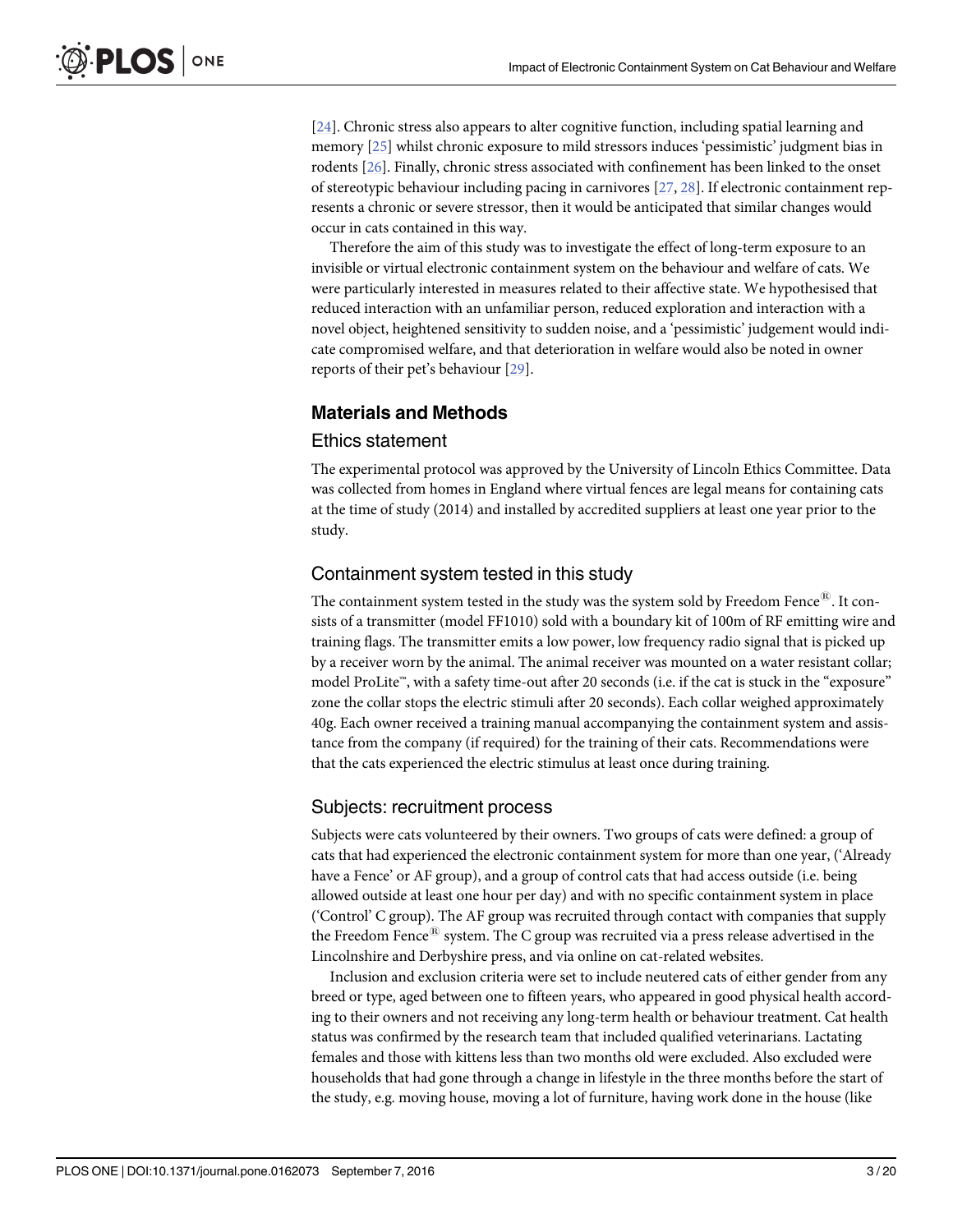<span id="page-3-0"></span>building a conservatory, redecorating, painting rooms), changes in the household like arrival of a new baby or a new person moving in. This is because such disruption can influence the cat's behaviour and affective state  $[30-32]$  $[30-32]$  $[30-32]$ . Cats included in the study could come from the same household (i.e. multi-cat households), as long as they met the inclusion criteria. Cats included in the study each underwent four behavioural tests, and their owners completed one questionnaire per cat (see [S1 File](#page-15-0)).

## Behavioural tests

Long term environmental challenges such as repeated exposure to noxious stimuli and restriction of roaming can affect an animal's perception of and responses to environmental change, so behavioural tests were chosen that focused on detecting a change in the cat's reaction to different types of novelty (unfamiliar person, novel object, unexpected sound) and measures of affective state (cognitive bias test). The tests were carried out in a specific order on two days: unfamiliar person test, novel object test, sudden noise test on the first day. Then the cognitive judgement bias test was carried out on the second day. The tests were always carried out over two days for each household irrespective of the number of cats tested. The unfamiliar person test was carried out first as the experimenter had to be unfamiliar. Then the novel object test and the sudden noise tests were performed on the same day because they do not last long and do not necessitate training. The sudden noise test was specifically carried out last on the first day as it involved the provision of food which could influence the cat's behaviour, and to take into account that exposure to the sudden noise may startle the cat. The cognitive judgment bias test was carried out on the second day because it necessitated training and the provision of food rewards and interaction with the experimenter, which was to be kept at a minimum for the three other tests. All behavioural tests were video recorded for analysis at a later date. Each cat was tested individually, including those coming from multi-cat households.

Unfamiliar person test. An animal's response to the approach or presence of a stranger or an unfamiliar person has been evaluated using a variety of tests  $\left[33-37\right]$  $\left[33-37\right]$  $\left[33-37\right]$ . Interaction between a cat and human seems to increase with time spent in the home by a familiar human [[37](#page-17-0)], the activity of the human and whether the person is familiar or not [\[36\]](#page-17-0). We designed the unfamiliar person test using a combination of the tests used in previous studies  $[33-37]$  $[33-37]$  $[33-37]$  $[33-37]$ . We hypothesized that cats in a negative affective state would be more cautious around an unfamiliar person due to the potential threat posed by the social novelty. We focused on how the cat reacted to an unfamiliar person when it was alone with them, whether the cat's reaction changed depending on the person's activity, and the effect of the owner's presence. Our study took place in the home setting of the cat, since the focus was on the cat's response to the presence of an unfamiliar person rather than to its general surroundings. The test consisted of four phases in the same order lasting up to two minutes per phase. The test took place in a room familiar to the cat, where it was used to having the door closed. If the cat was not used to being in the room with the door closed, a pre-training phase was initiated for two weeks before the test was performed. During this time the owner would occasionally close the door for short periods of time until the cat did not react to the door being closed (e.g. standing in front of the door or vocalising in front of the door). The same person (NK) was used as an unfamiliar person for all the cats. The test protocol is presented in [Table 1](#page-4-0).

Novel object test. The novel object test is used to detect emotional changes that may be related to stressful situations, with changes in alertness and exploration being useful measures and more anxious animals tending to show less interaction with novel objects [\[38](#page-17-0), [39](#page-17-0)]. The test took place in the same room as for the unfamiliar person test. One of three different novel objects was used so that cats living in the same household had no chance of encountering the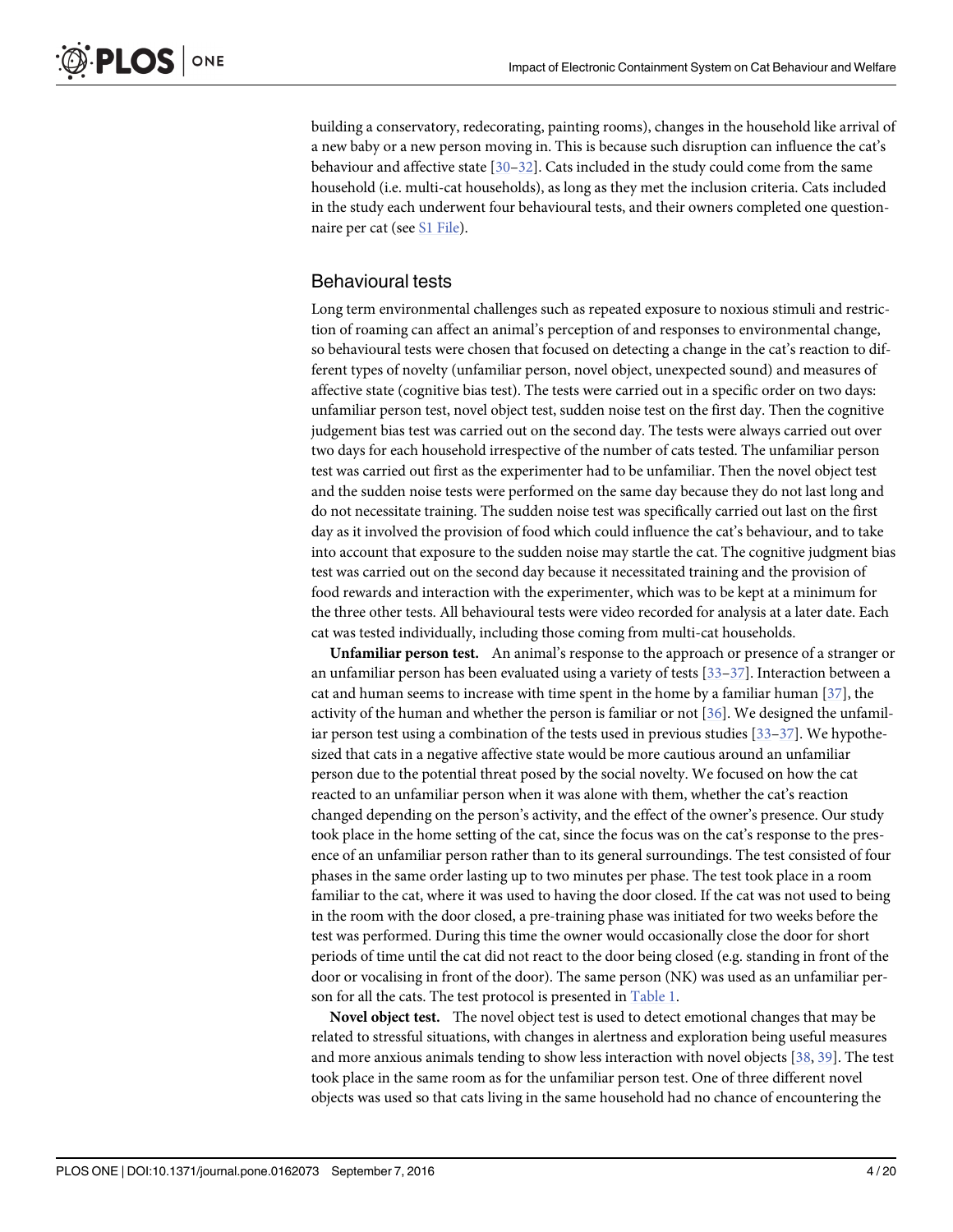| Phase          | Time                           | <b>Description</b>                                                                                                                                                                                                                                                                                                                                                                                                                                                                                                                                                                                                                                                                                                                                                                                                                                                                                                                                                                                                                                                                                                                                                                                                                                                                                                                                                                                                  |
|----------------|--------------------------------|---------------------------------------------------------------------------------------------------------------------------------------------------------------------------------------------------------------------------------------------------------------------------------------------------------------------------------------------------------------------------------------------------------------------------------------------------------------------------------------------------------------------------------------------------------------------------------------------------------------------------------------------------------------------------------------------------------------------------------------------------------------------------------------------------------------------------------------------------------------------------------------------------------------------------------------------------------------------------------------------------------------------------------------------------------------------------------------------------------------------------------------------------------------------------------------------------------------------------------------------------------------------------------------------------------------------------------------------------------------------------------------------------------------------|
| Phase<br>one   | Up to two minutes<br>(maximum) | The owner gently introduced the cat into the room by putting the cat on<br>the floor just inside the entrance and closing the door behind it. The<br>unfamiliar person sat at more than one metre from the door, hands on<br>her knees, with no direct eye contact with the cat, ignoring the cat until it<br>approached. For all four phases the cat was considered to have<br>approached once it was at less than half a cat's length from the<br>unfamiliar person. The next phase of the test began as soon as the cat<br>had approached the unfamiliar person or once two minutes had<br>elapsed if no approach occurred.                                                                                                                                                                                                                                                                                                                                                                                                                                                                                                                                                                                                                                                                                                                                                                                      |
| Phase<br>two   | Two minutes                    | A: If the cat had not approached in phase one, then the unfamiliar<br>person extended her hand and called the cat "hello X (cat's name),<br>come here" every 30 seconds until the cat approached. If the cat still<br>did not approach, the cut-off point was again two minutes and the test<br>moved on to phase three (i.e. the introduction of the owner). If the cat<br>started to interact by looking directly at the person while close and<br>rubbing on the person, the unfamiliar person presented her hand to rub<br>on and stroked the cat, saying "good boy/girl" in a gentle voice. B: If the<br>cat had already approached, the unfamiliar person presented her hand<br>to rub on, stroking the cat if the cat initiated the interaction, saying<br>"good boy/girl" in a gentle way. The words "hello X, come here" were<br>repeated every 30 seconds if the cat was not in contact with the<br>unfamiliar person. This lasted for two minutes. The unfamiliar person<br>only interacted with the cat if the cat initiated the interaction, for<br>example, by offering its head or back to stroke, by rubbing on the<br>unfamiliar person, kneading, etc Each interaction was kept very<br>short, with the unfamiliar person pausing every other second to ensure<br>that the cat still wanted the interaction to continue, by displaying the<br>same initiating behaviours as previously described. |
| Phase<br>three | Up to two minutes<br>(maximum) | At the start of this stage the experimenter signalled the owner to come<br>in by saying "you can come in", and the owner came into the room, sat<br>in a pre-determined place at least two metres away from the unfamiliar<br>person, perpendicular to the unfamiliar person, with their hands on his/<br>her knees. The unfamiliar person had the same posture. The owner<br>was instructed to ignore their cat and make no eye contact with it during<br>the two remaining stages. The unfamiliar person also made no direct<br>eye contact with the cat, ignoring the cat until it approached. The next<br>phase of the test began as soon as the cat had approached the<br>unfamiliar person or once two minutes had elapsed if no approach<br>occurred.                                                                                                                                                                                                                                                                                                                                                                                                                                                                                                                                                                                                                                                        |
| Phase<br>four  | Two minutes                    | A: If the cat had not approached in phase three, then the unfamiliar<br>person extended her hand and called the cat "hello X (cat's name),<br>come here" every 30 seconds until the cat approached. If the cat still<br>did not approach, the cut-off point was again two minutes. If the cat<br>started to interact by looking directly at the person while close and<br>rubbing on the person, the unfamiliar person presented her hand to rub<br>on and stroked the cat, saying "good boy/girl" in a gentle voice. B: If the<br>cat had already approached, the unfamiliar person presented her hand<br>to rub on, stroking the cat if the cat initiated the interaction, saying<br>"good boy/girl" in a gentle way. The words "hello X, come here" were<br>repeated every 30 seconds if the cat was not in contact with the<br>unfamiliar person. This lasted for two minutes.                                                                                                                                                                                                                                                                                                                                                                                                                                                                                                                                  |

<span id="page-4-0"></span>[Table 1.](#page-3-0) Experimental Procedure of the Unfamiliar Person Test.

same object during their test. The objects were selected to be safe for the cat, suitable for a home environment, easy to clean, and unlikely to have been previously encountered by the cats. The three objects were: a small marble elephant glued on a 10cm<sup>\*</sup>10cm mirror, a small obelisk glued on a 10cm<sup>\*</sup>10cm mirror and a resin giraffe glued on a 10cm<sup>\*</sup>10cm mirror. The addition of the mirror was intended to increase the visual novelty of the object to ensure that it was an object that the cat had never encountered before. The object was placed 1.5m away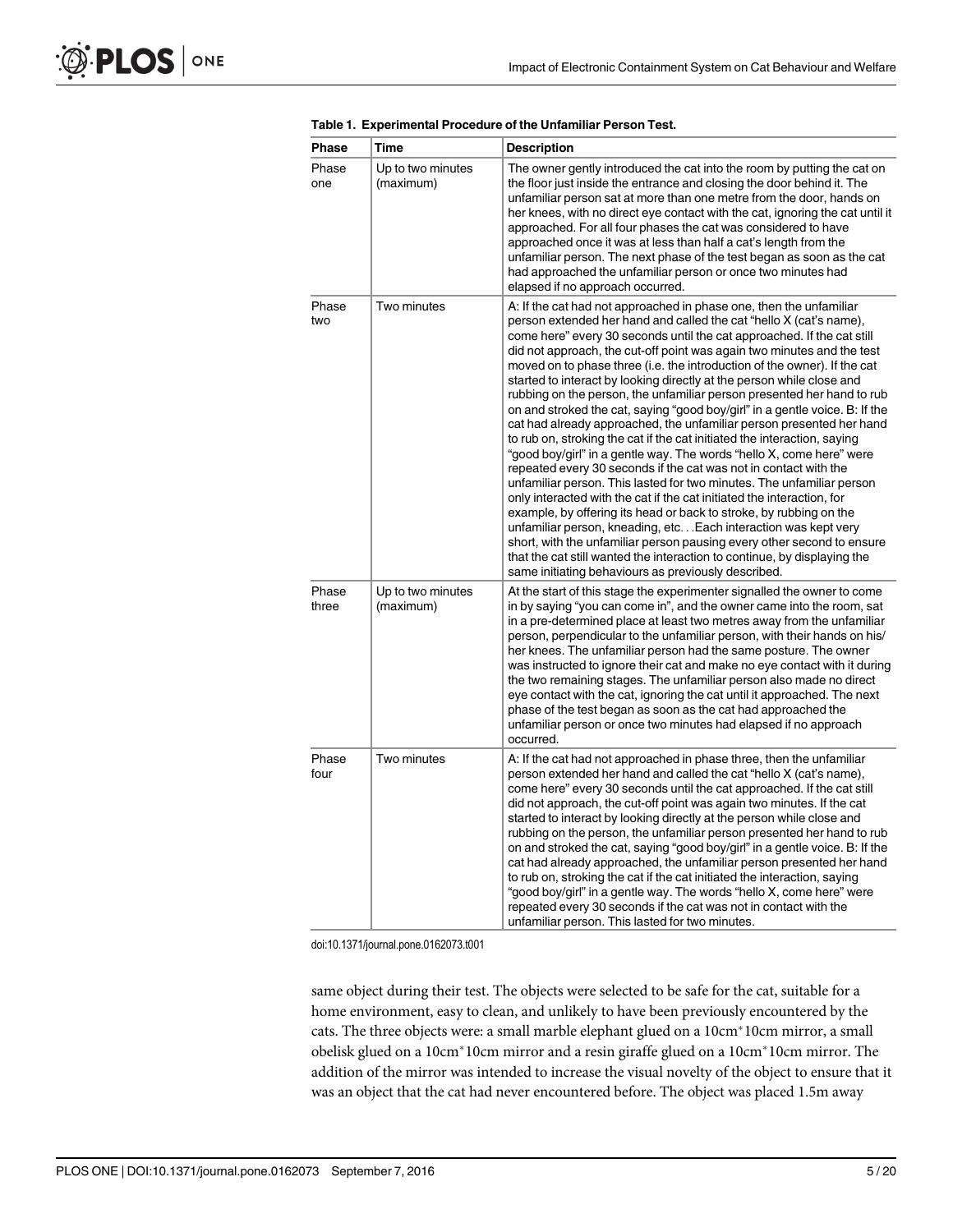<span id="page-5-0"></span>from the entrance of the room. The owner gently introduced the cat into the room and closed the door, staying outside of the room. The cat (and its potential interaction with the object) was filmed by the experimenter for three minutes from the moment the cat was introduced in the room. The use of the experimenter to film rather than an unmanned camcorder and tripod allowed the cat's behaviour to be more fully tracked.

Sudden noise test. The noise test is a form of mild startle test, studying an animal's reaction to a sudden event (visual or auditory event) when the animal is engaged in an activity such as eating. Such tests are used in a variety of species mostly to investigate fearfulness and emotional reactivity  $[40-42]$  $[40-42]$  $[40-42]$  $[40-42]$ . In our study, the test was designed to determine both the cat's reaction to a sudden or unexpected noise while it was eating as a means of assessing anxiety and a potential stimulus generalisation. The choice of the noise was based on consideration of the following: the noise had to have no social significance (e.g. similar to a cat hissing or a dog barking or a human yelling); trigger a reaction without being excessively threatening and have a high pitch as the warning sound in the containment system is a high pitch sound. After testing a variety of potential sounds during a pilot study, the grating sound of a metallic doorway was chosen: a novel high pitch noise that lasted two seconds (average volume 76.26  $\pm$  2.22 Db).

Two speakers were placed 30cm on one side of the cat's normal food bowl, with the side chosen balanced across cats. The speakers were linked to a computer that was set up as far away as possible within the test room from the food bowl. The cat was present during the setting up of the apparatus and was given two minutes for habituation to the changes (i.e. presence of the speakers) near to their food bowl. The cat's favourite food was then put into the food bowl (at least enough so that the cat could not finish the food prior to the end of the test). When the cat had been eating continuously for at least five seconds, the sudden noise was played. The cat's behaviour was video recorded by the experimenter from the start of the test (i.e. prior to food delivery) until 50s after the playback of the sudden noise, at which point the test ended. The experimenter stood well back from the experimental setting (over two metres) and ignored the cat during the test.

Cognitive judgement bias test. The cognitive judgment bias test is an established procedure in several species  $[43, 44]$  $[43, 44]$  $[43, 44]$ , with one study establishing its potential use in cats  $[45]$  $[45]$  $[45]$ . Due to the constraint of the home setting and having to perform the training and testing in one day, we adapted a test procedure developed in dogs [[46\]](#page-18-0) in order to determine differences in 'optimistic' and 'pessimistic' judgment biases between the study populations. The test took place in a room familiar to the individual cat being tested. A wire mesh arena 1.5m x 1.5m and 0.25m high was used to define the training and test area ( $Fig 1$ ). The cat was trained to discriminate between a rewarded location (R) and an unrewarded location (U). At the rewarded location the cat's favourite food was available in the uppermost bowl composed of two feeding bowls stacked together. This raised bowl was used so that the presence or absence of food could not be judged from visual cues at the start point, and consequently the cats should be largely reliant on learnt spatial cues. At the unrewarded location, the food was present, between the two stacked bowls, visible through holes in the top bowl but not accessible, in order to control for olfactory cues. Whatever the location, the bowl was put at 1.4m from the entrance of the arena and the latency to get within 10cm from the bowl with the head directed towards the bowl was recorded, because at this distance the cat was able to see whether or not food was accessible in the bowl (see [Fig 1](#page-6-0)).

Given previous published issues with the length of time to complete the training for cats in this sort of test [[45](#page-18-0)], the motivation for the cats to complete the test was expected to be a potential challenge. The owners were therefore asked not to feed their cat for at least three hours before the beginning of the test. After a pilot study with four cats, the training and testing phase were carefully designed to maintain motivation. The training procedure was divided into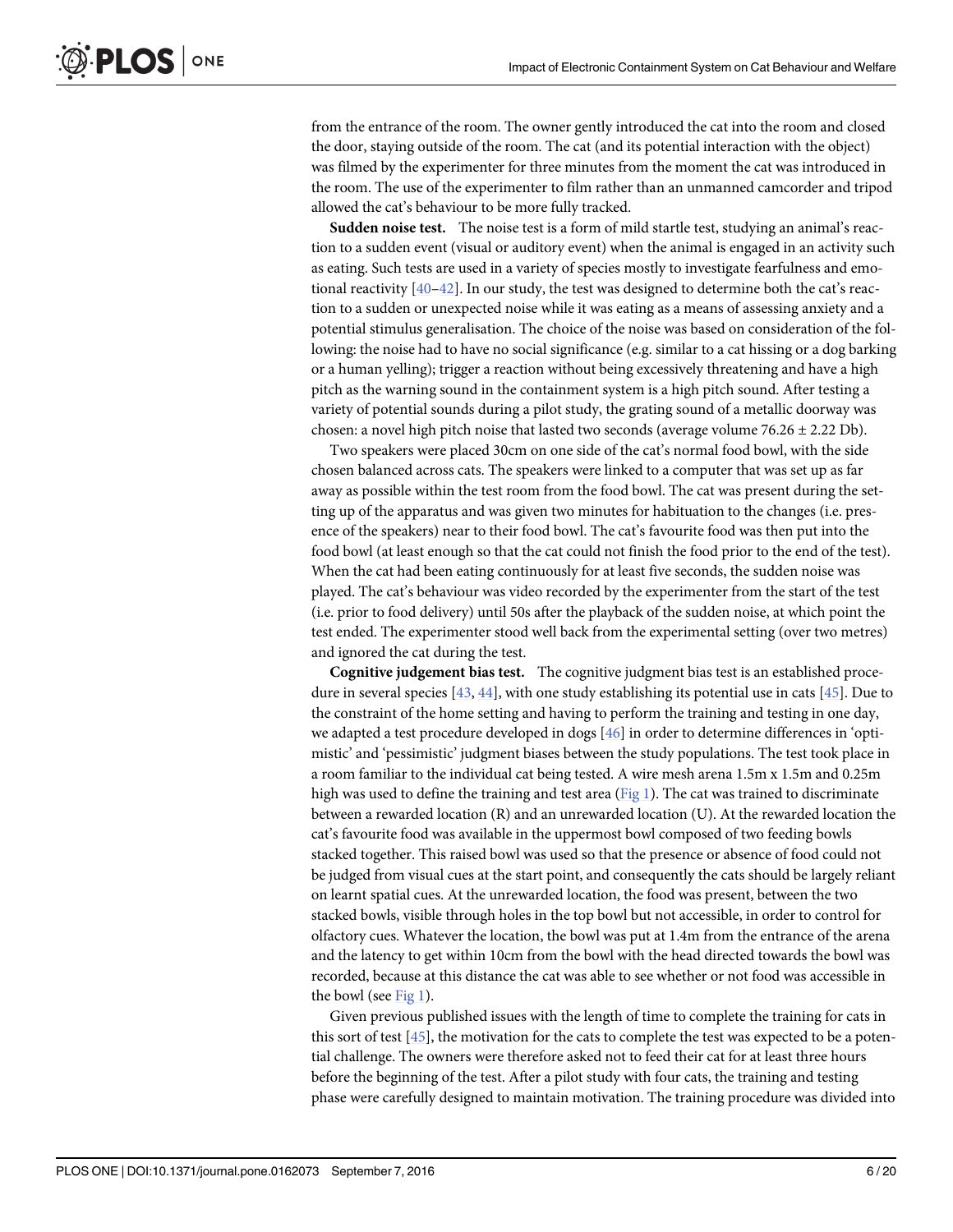<span id="page-6-0"></span>

[Fig 1. J](#page-5-0)udgment bias test arena and example of locations of the food bowl.

sessions of six trials each, and the sessions were performed one after the other with up to 30 second breaks between each session, the pilot study having showed that longer breaks resulted in a decrease in the cat's performance. The number of sessions depended on the individual cat's performance, with the training phase stopping as soon as each cat had either reached the success criterion or refused to continue the test. For each trial, the cat was gently placed near the arena entrance by the researcher, who put the bowl at the predetermined location, then timed the latency to approach the bowl with a stopwatch. If the cat failed to go to the location within 15 seconds, then that particular trial was ended. The first session of the training phase always began with at least three R trials. For example, the first session could be RRRURR or RRRUUR or RRRURU or RRRUUU. During the whole training phase, no more than three U trials were given in succession. The success criterion was that for six consecutive trials involving three R and three U trials, the cat would consistently run faster to the R location than to the U location  $[46]$ . For half the cats the rewarded location was on the left side, and for the other half the rewarded location was on the right side. The cats were randomly allocated to one side (left or right for the rewarded location) within the constraint of counterbalancing the numbers in each group. The testing phase exposed the cat to three ambiguous locations of the food bowl: the near rewarded location (NR), the middle location (M) and the near unrewarded location (NU). The test consisted of four to seven trials (depending on the cat's performance), where the ambiguous locations were presented in a pseudo-random order interspersed with rewarded or unrewarded locations. In order to maintain motivation, the testing phase began immediately after the cat reached the training criterion [\[46\]](#page-18-0) and contained more R trials than U trials, e.g. NR R M R NU U. The ambiguous locations were presented only once to avoid potential problems due to immediate repeated testing [\[47\]](#page-18-0).

#### Owner questionnaire

Questionnaires and surveys are widely used in research to gather information about a person's perception of a specific issue related to animals  $[7, 48]$  $[7, 48]$  $[7, 48]$  $[7, 48]$ . An animal's owner, specifically when the animal is a pet, is likely to be the person who spends most time with the animal and interacting with it. Owner's perceptions are thus a useful complementary tool to behavioural testing [\[29](#page-17-0)]. For instance, the experience of cat owners means they can classify cat vocalisations better than non-cat owners  $[49]$  $[49]$  $[49]$ , especially when it is their own cat  $[50]$ .

The questionnaire was designed to achieve three goals: to gather information about owner's perception of their cat's behaviour; to compare those perceptions to the behavioural tests; and to gather information regarding other potential behavioural changes in the cat. The questionnaire contained demographic items, items on outdoor access, and items about anxiety, stress and the occurrence of specific behaviours (see  $S1$  File). The items relating to specific behaviours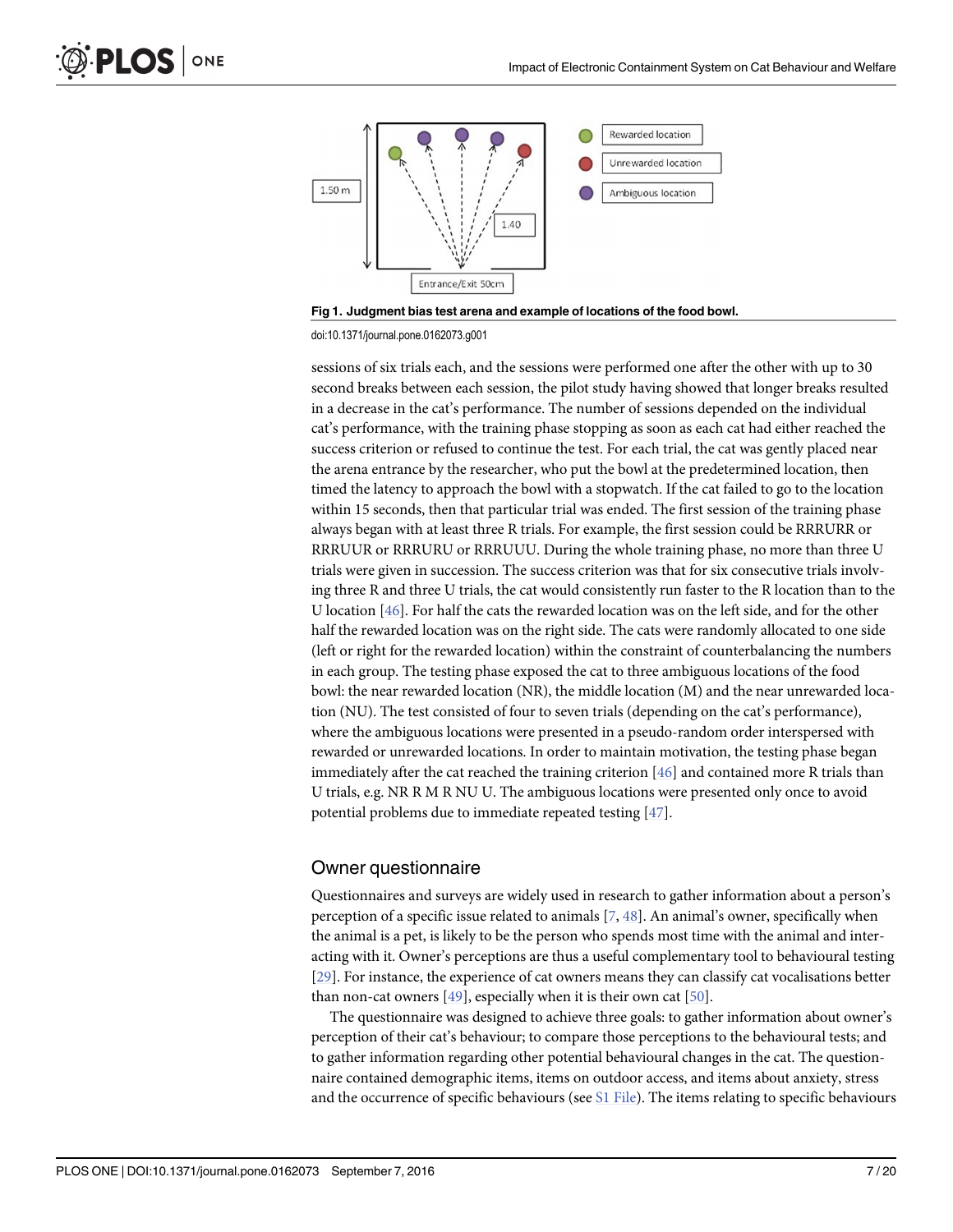<span id="page-7-0"></span>were rated using a single measure horizontal visual analogue scale, from 0 to 9 cm [\[51\]](#page-18-0). The owner was asked to rate the typical response for each behaviour and response in the last week, by marking a cross on the scale–See Fig 2.

The questionnaires were adapted for each group: for example, items specific to the containment system were removed for the control group. The questionnaires were filled in by the owner after each batch of behavioural tests. The researcher was available to answer any questions and provide terminological clarification when needed.

#### Behavioural analysis

Video recordings from the Unfamiliar Person Test, the Novel Object test and the Sudden Noise Test were analysed according to the following procedure. First, a random sample of 10% of the videos was watched in order to identify the range of behaviours that were likely to be present. Then a specific ethogram was designed for each test (See [S2 File\)](#page-15-0), with the behavioural definitions adapted from a published ethogram for the felidae [[52](#page-18-0)]. The ethograms categorized the location, locomotion, posture behaviours, and the behaviours specific to the test (i.e. interaction with the object, interaction with the unfamiliar person, and interaction with the owner). In addition, lip-licking, yawning and excessive self-grooming have been associated with anxiety and stress in the cat [\[53,](#page-18-0) [54\]](#page-18-0). Excessive self-grooming is described in cases of separation anxiety in the cat [\[55\]](#page-18-0). Such behaviours have been suggested to indicate heightened arousal or a negative affective state (e.g. anxiety, or some other form of distress such as being conflicted by a stressful situation), so were also recorded; as well as any kind of vocalisation the cat produce (e.g. meowing, purring, hissing). In case of self-grooming, since it was not possible to discriminate between normal and excessive self-grooming during the test, we recorded all grooming behaviour as a single variable.

The videos were coded with Noldus Observer 10.5, and then the data were exported and entered for analysis. The videos were coded with continuous recording, and yielded frequencies, durations and latencies of state behaviours, and frequencies of point behaviours.

## Data analysis

All behaviours performed by less than 20% of the cats were removed from analysis. Due to the high number of remaining different behaviours to analyse, data reduction was performed using a factor analysis (FA). Even with a small sample size (below 50 subjects), FA is possible provided that the variables are well correlated and that sample adequacy is achieved [\[56\]](#page-18-0). In order to achieve sample adequacy, a Kaiser-Meyer-Olkin measure of sample adequacy (KMO; [[57](#page-18-0)])

□ Long lasting hiding (e.g. in boxes or hiding places, behind the sofa, under the bed)



doi:10.1371/journal.pone.0162073.g002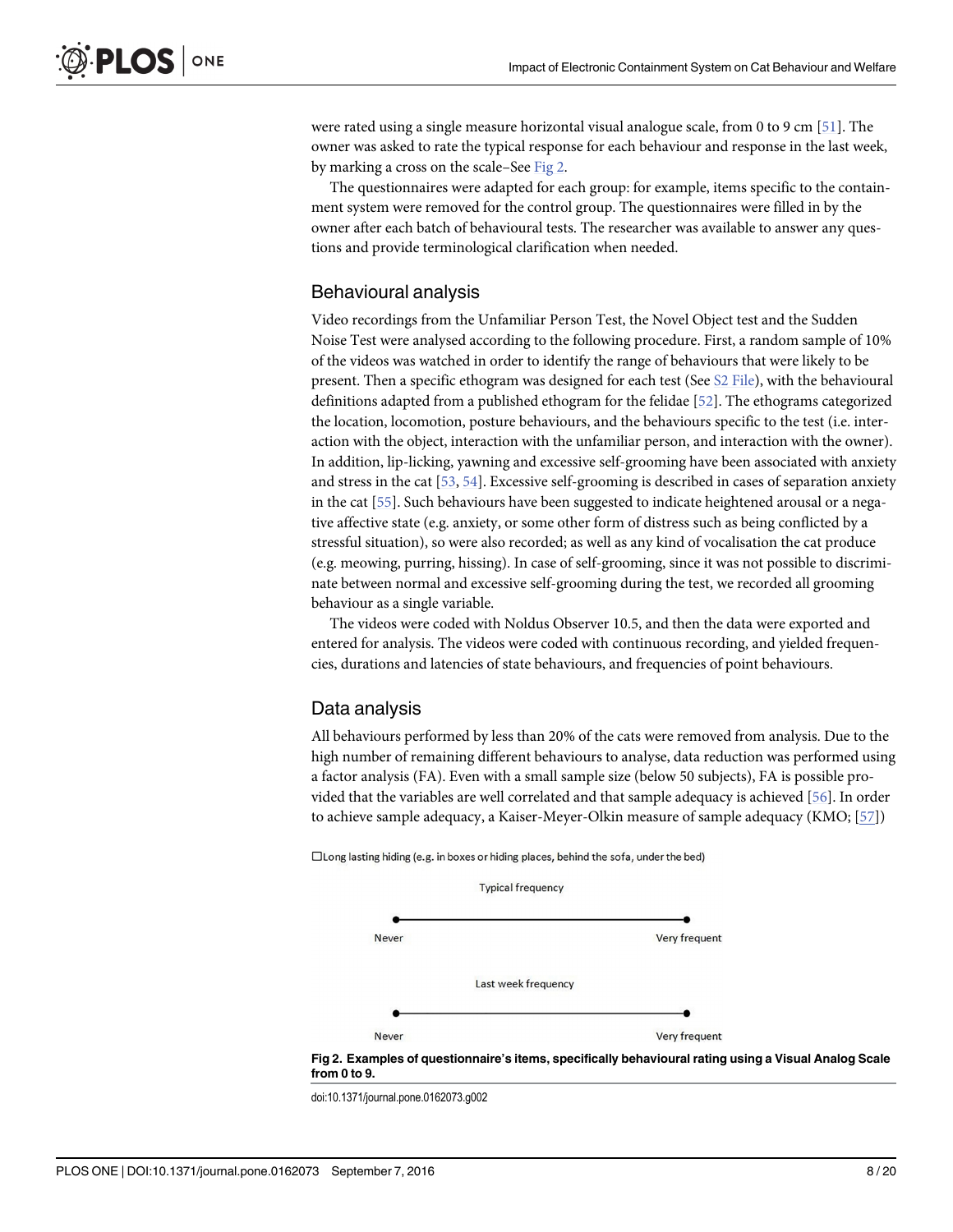<span id="page-8-0"></span>was used, overall and on individual variables, with 0.6 taken as the absolute minimum value for the overall KMO measure, and 0.5 as an absolute minimum for individual KMO measure [\[58\]](#page-18-0). Bartlett's test of sphericity was used to assess the suitability of the data to perform the analysis. Analysis was performed only when the Bartlett's test of sphericity result was significant  $(p<0.05)$ . Factors were retained as a "factor of interest" when reaching at least two of the three following criteria: an Eigen value  $> 0.9$ ; explained 10% or more of the variance; visually before or included in the inflexion point of the scree plot. The variables retained to explain the factor were the ones which loaded  $\geq 0.5$  on the factor, positively or negatively. When FA was possible (according to the KMO measures), this was performed with an orthogonal rotation (varimax; [\[58](#page-18-0)]). All data were tested for normality using the Shapiro-Wilk test with p value set at 0.05. When  $p < 0.05$ , the data was not distributed normally and a non-parametric Mann Whitney U test was performed. When  $p \ge 0.05$ , the data was distributed normally and an independent t test was performed. When it was not possible (i.e. sample adequacy was not achieved) or when sample adequacy was achieved with a smaller number of behaviours than initially retained, individual behaviours of interest were tested for normality and analysed as previously stated depending on the normality test results. All statistical analyses were performed using SPSS version 22. Data is reported as mean  $\pm$  SE for data analysed using parametric tests and median ± interquartile range for data analysed using non-parametric tests.

Specifically for the unfamiliar person test, due to the circumstances of the test (i.e. a field study carried out in the home environment with fixed camcorders), cats were not always in the camera's field of view. In order, therefore, to compare durations and frequencies of behaviours between cats, all variable values were divided either: by the time that the cat was visible (for the cat body); by the time the gaze was visible (for "gaze behaviours"); and by the time the tail was visible (for "tail behaviours"). Vocalisations were divided by the test phase duration. This yielded values that were a proportion of behaviour per second, therefore comparable between cats and between groups. Each analysis was performed phase by phase.

## Results

#### **Demographics**

Twenty three cats were recruited in each group, with 10 females and 13 males, all neutered, in each group. The AF group came from 13 separate households, with eight multi-cat households (two households with three cats, six households with two cats), age ranging from 1 to 15 years old. Each cat in the multi-cat households was equipped with a collar for the containment system. The C group came from 14 separate households with seven multi-cat households (two households with three cats, five households with two cats), with ages ranging from 2 to 13 years old. Most of the AF owners in the study (all but one) stated that they had installed the containment system to keep their cat safe from the risk of road traffic accidents. The size of the contained area ranged from  $120\text{m}^2$  to  $28000\text{m}^2$  (median  $1821$   $\text{m}^2$ ). Most of the cats in the two groups were neutered at around six months of age, with the exception of cats adopted as adults (four cats).

## Unfamiliar person test

Twenty cats in the AF group and 19 cats in the C group provided data for analysis, seven cats being excluded because of suboptimal test conditions, for example the cat escaping from the room. In phase one (unfamiliar person alone with cat, person passive) the C group "lip licked" significantly more than the AF group (mean licks per second  $\pm$  SE AF: 0.0  $\pm$  0.0; C: 0.0048  $\pm$  0.0383; Mann-Whitney U test U = 219, Z = 2.732, p = 0.029). There was no significant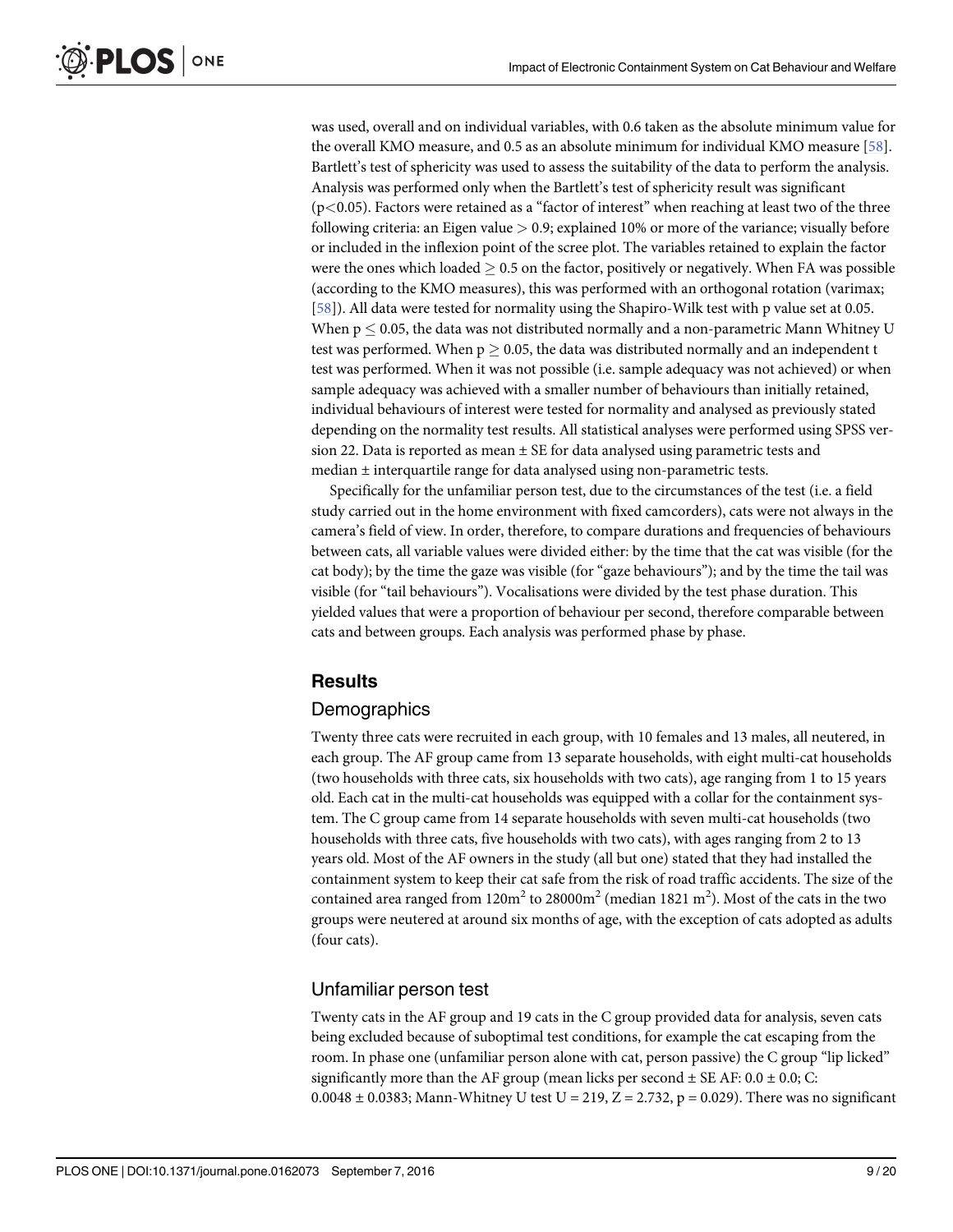<span id="page-9-0"></span>difference between the groups for the behaviours: "gaze towards stranger" duration and frequency; "tail up" duration and "head shaking" frequency (all  $p > 0.05$ ).

In phase two (see [S3 File\)](#page-15-0), two factors were extracted during the factor analysis, which explained 64.7% of the variance. Factor one was labelled as "Looking at and exploring the stranger", and factor two "Confidence" as the greeting behaviour loaded positively on the factor while anxiety/and conflict related behaviours loaded negatively. There was a significant difference between AF (mean loading  $\pm$  SE; 0.413  $\pm$  0.309) and C group (mean loading  $\pm$  SE;  $-0.387 \pm 0.119$ ) for factor one "looking at and exploring the stranger" t<sub>18.033</sub> = 2.335; p = 0.031 [\(Fig 3\)](#page-10-0). There was no significant difference between AF and C group for factor two "Confidence" ( $p > 0.05$ ).

In phase three (see S<sub>3</sub> File), two factors were extracted during the factor analysis, which explained 60.4% of the variance. Factor one was named "looking at owner and greeting behaviour", and factor two "looking at stranger and positive behaviour" as "gaze towards stranger" loaded positively on this factor while the anxiety/conflict like behaviours loaded negatively. There were no significant differences between AF and C groups for either factor (Mann Whitney U test,  $p > 0.05$ ).

In phase four (see  $S3$  File), two factors were extracted during the factor analysis, which explained 60.8% of the variance. Factor one was named "interaction with stranger", and factor two "gazes and positive behaviour" as the greeting behaviour loaded positively on this factor while the anxiety/conflict like behaviours loaded negatively. There was a significant difference between the AF (mean loading  $\pm$  SE; 0.396  $\pm$  0.294) and C groups (mean loading  $\pm$  SE;  $-0.495 \pm 0.135$ ) for factor one "interaction with stranger" t<sub>19.859</sub> = 2.734; p = 0.013, with AF cats scoring, on average, higher for this factor  $(Fig 4)$  $(Fig 4)$  $(Fig 4)$ . There was no significant difference  $(p > 0.05)$  between AF and C groups for factor two "gazes and positive behaviour". Regarding individual behaviours of interest, anxiety/conflict like behaviours were selected for analysis (i.e. "lip licking" and "self-grooming" duration). There were no significant differences either for "lip licking" or "self-grooming" duration between AF and C groups (Mann Whitney U test;  $p > 0.05$ ).

## Novel object test

Twenty cats in each group were included in the data analysis, three cats in each group being excluded because of suboptimal test conditions such as the cat being introduced to close to the object. Three factors were extracted during the factor analysis (see  $S4$  File) that explained 79.9% of the variance. Factor one was named "looking at and exploring object", factor two "anxiety/conflict like behaviour" and factor three "time spent near the object". There was a significant difference between the groups for factor one "looking at and exploring object" (median loading  $\pm$  IQR; AF group: 0.052  $\pm$  1.53; C group: -0.54  $\pm$  0.61; Mann Whitney U test; U = 107,  $Z = -2.516$ , p = 0.012), with AF cats exploring the object more than C cats ( $Fig 5$ ). There were no significant differences between AF and C groups for factor two "anxiety/conflict like behaviour" and factor three "time spent near the object" (Mann Whitney U test;  $p > 0.05$ ). Regarding individual behaviours of interest, two durations were selected to investigate the cats' reaction to the test situation ("gaze towards the experimenter", "gaze towards the door"), one for greeting behaviour ("tail up" duration) as well as "ear towards object" frequency. No significant differences were found for any of the behaviours (Mann Whitney U test,  $p > 0.05$ ).

#### Sudden noise test

Eighteen cats from the AF group and 20 cats of the C group were entered into the analysis, five cats in the AF group and three cats in the C group being excluded due to suboptimal test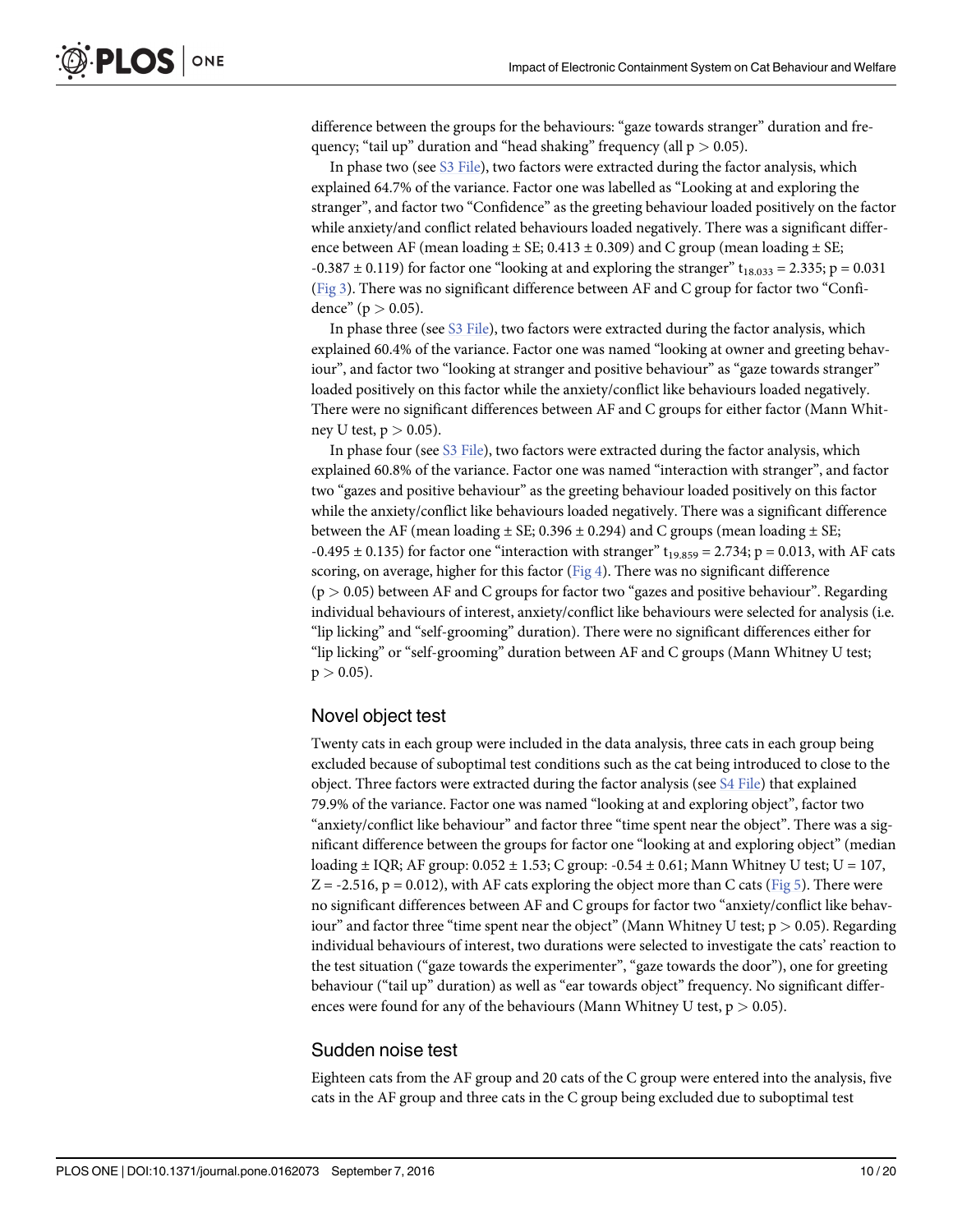

[Fig 3. M](#page-9-0)ean ± standard error for loading on factor one "looking at and exploring the stranger" for phase two, AF group and C group.

conditions, such as the cat stopping to eat before the noise was triggered. Two factors were extracted during the factor analysis (see [S5 File\)](#page-16-0), which explained 69.7% of the variance. Factor one was named "reaction to sudden noise", factor two "non-reactivity" because "ear stationary" loaded positively while "non-feeding" duration loaded negatively on the factor. No significant differences were found between the groups for either factor ( $p > 0.05$ ).

# Cognitive judgment bias test

Only five AF cats and nine C cats completed both the training and the testing phases, thus were included in the final model. Data were log10 transformed in order to achieve normality, as assessed by Shapiro-Wilk's test ( $p > 0.05$  for all locations and groups except AF group for near unrewarded location). Significant differences were found between response to the ambiguous locations, with latency to the near unrewarded location significantly higher (mean duration in seconds  $\pm$  SE: AF cats 4.42  $\pm$  1.95; C cats 2.89  $\pm$  0.93) than the latencies for the near rewarded and the middle ambiguous locations (mean duration in seconds  $\pm$  SE: NR AF cats 1.84  $\pm$  0.27 C cats 1.25  $\pm$  0.12; M AF cats 1.59  $\pm$  0.2 C cats 1.4  $\pm$  0.22; F = 7.072, p = 0.021). However, no significant differences were found between the AF and C groups, either for the number of trials taken to reach the criterion (mean number of trials  $\pm$  SE; AF cats 15.5  $\pm$  1.2 C cats  $19.3 \pm 1.44$ ; average of 20 min to reach the criterion) or latencies to approach the ambiguous and training locations during testing (all  $p > 0.05$ ).

ONE

<span id="page-10-0"></span>**PLOS I**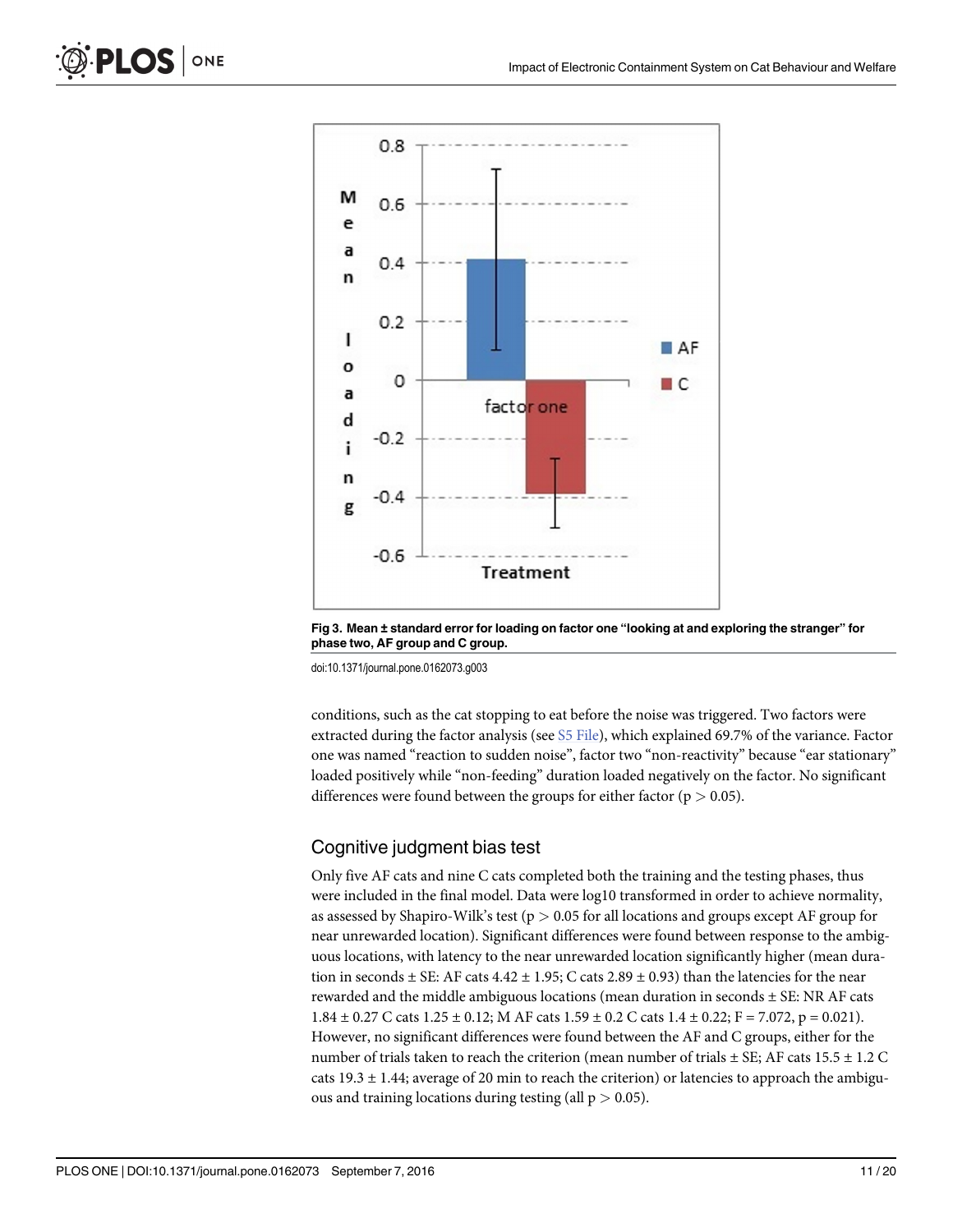<span id="page-11-0"></span>









doi:10.1371/journal.pone.0162073.g005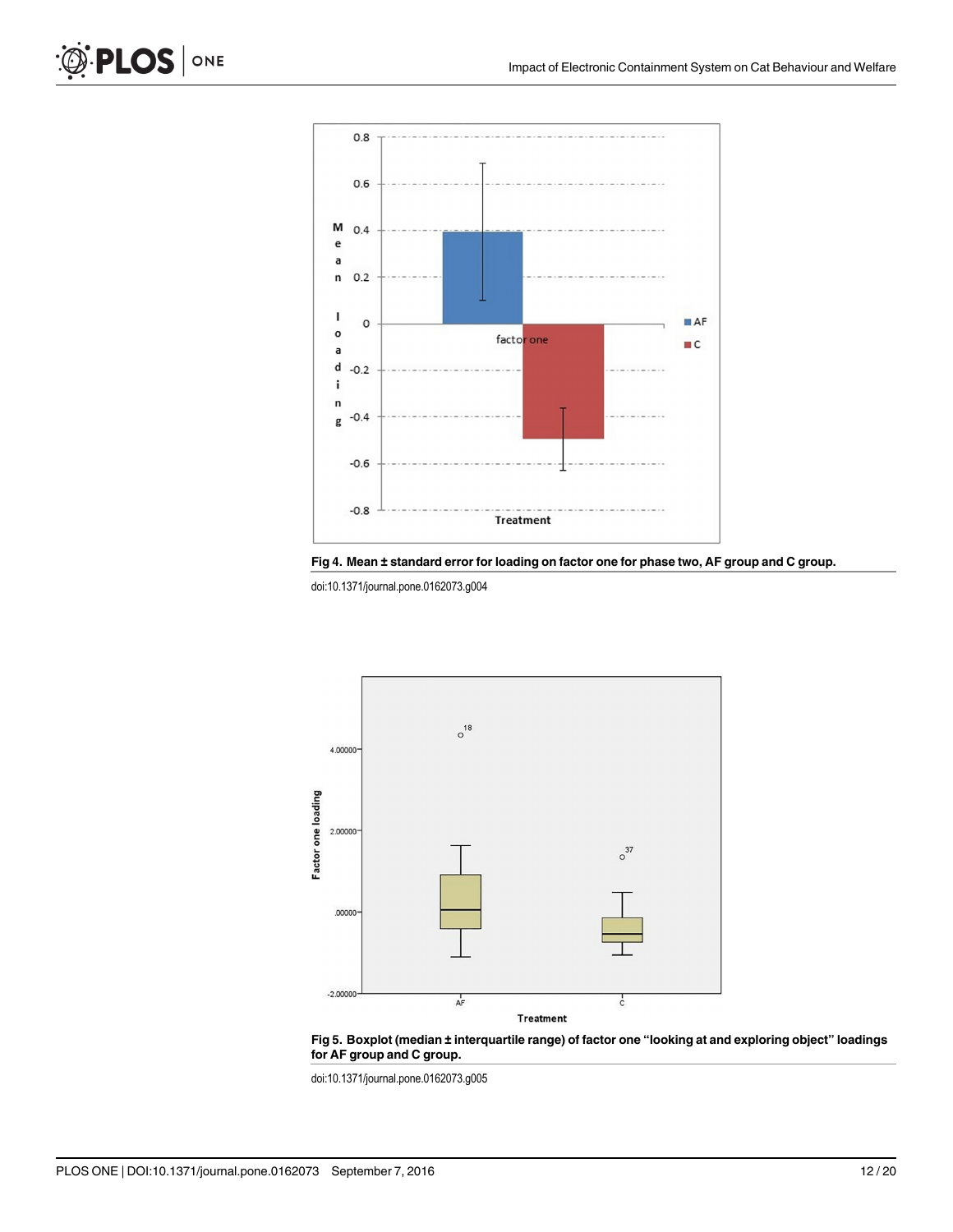# <span id="page-12-0"></span>Owner questionnaire

There were no statistically significant differences in the reports of owners regarding the time spent interacting with their cat, the time spent outdoors by the cat and their cat's health. Most owners thought that their cat did not display any behaviour that could be considered unusual, abnormal or problematic and there was no significant difference between the groups in reporting such behaviours ( $p > 0.05$ ). Regarding the 14 items relating to resources available to the cat in the home, there was a significant difference between AF and C groups for the item "litter tray"; 22/23 cats having access to a tray in the AF group compared to 14/23 in the C group; (Pearson's chi square  $X^2 = 8.178$ , p = 0.004). There was also a difference in access to the item "scratching post" (AF 21/23, C 14/23, Pearson's chi square  $X^2 = 5.855$ , p = 0.016). Regarding the behaviour observed by owners, three factors were extracted during the factor analysis (see [S6 File](#page-16-0)). Factor one was named "irritability" because irritable behaviours load positively and "social interaction with cats" load negatively on that factor. Factor two was named "arousal" that can be in a indicating positive arousal "playing interaction with human" and "tail erected" (often during play according to owners) or stress with "long lasting hiding". Factor three was the behaviour "hissing or growling". C group owners thought that their cat showed more irritable behaviour than AF owners (median loading  $\pm$  IQR; AF -0.57  $\pm$  1.53; C 0.27  $\pm$  1.43; Mann Whitney  $p = 0.022$ ; see [Fig 6\)](#page-13-0). Whereas AF owners thought that their cats toileted inappropriately more often (median cm  $\pm$  IQR AF 0.0 $\pm$ 0.9; C 0.0 $\pm$ 0 Mann Whitney p = 0.048; see [Fig 7](#page-13-0)), although levels of inappropriate toileting were low for all cats. There were no significant differences between groups for the factor "arousal" or "hissing or growling" (both  $p > 0.05$ ).

## **Discussion**

The aim of the study was to investigate the effects of long-term exposure to a virtual or invisible electronic containment system on cat behaviour and welfare by comparing cats that had already been exposed to the system for at least one year to those who had no experience of electronic containment. The putative effect on behaviour and welfare was assessed using a variety of approaches including an owner-based questionnaire, cognitive bias and behavioural tests. Relatively few cats completed the cognitive bias test, so firm conclusions based on a lack of difference are difficult to draw from this test; nonetheless it is clear that cats, compared to for example dogs [[46](#page-18-0)], require considerably longer training and testing periods. There were no differences between the groups in the sudden noise test and few differences in the owner survey, unfamiliar person and novel object tests. AF cats interacted more with both the novel object and the unfamiliar person when she was active. This might indicate that the cats with experience of virtual fences were less cautious and/or that they were more motivated to interact with novelty. Enhanced interaction is generally interpreted as a sign of more positive affective state, suggesting better welfare for contained cats. This is supported by the observation that during phase one of unfamiliar person test, these cats displayed less "lip licking", which has been associated with anxiety and stress [\[53](#page-18-0), [54\]](#page-18-0). It might be expected that being alone with an unfamiliar person may be stressful for the cat, but this test was also the first of a series of disruptions which made up the series of tests, so the cat's behavioural changes may have been a response to non-specific change rather than a specific response to the presence of the unfamiliar person. Some caution may be warranted in the interpretation of this result as it was the only significant result of five tests performed for this phase. Nonetheless, if there is an effect it is evidently in favour of the contained cats and this is supported by the results of the latter phases of this test.

Cats have been shown to interact more when a person is active  $[36]$  $[36]$  $[36]$ . In the unfamiliar person test, we also predicted that more stressed cats may interact less with the unfamiliar person during phases two and four (i.e. the phases when the unfamiliar person was active without then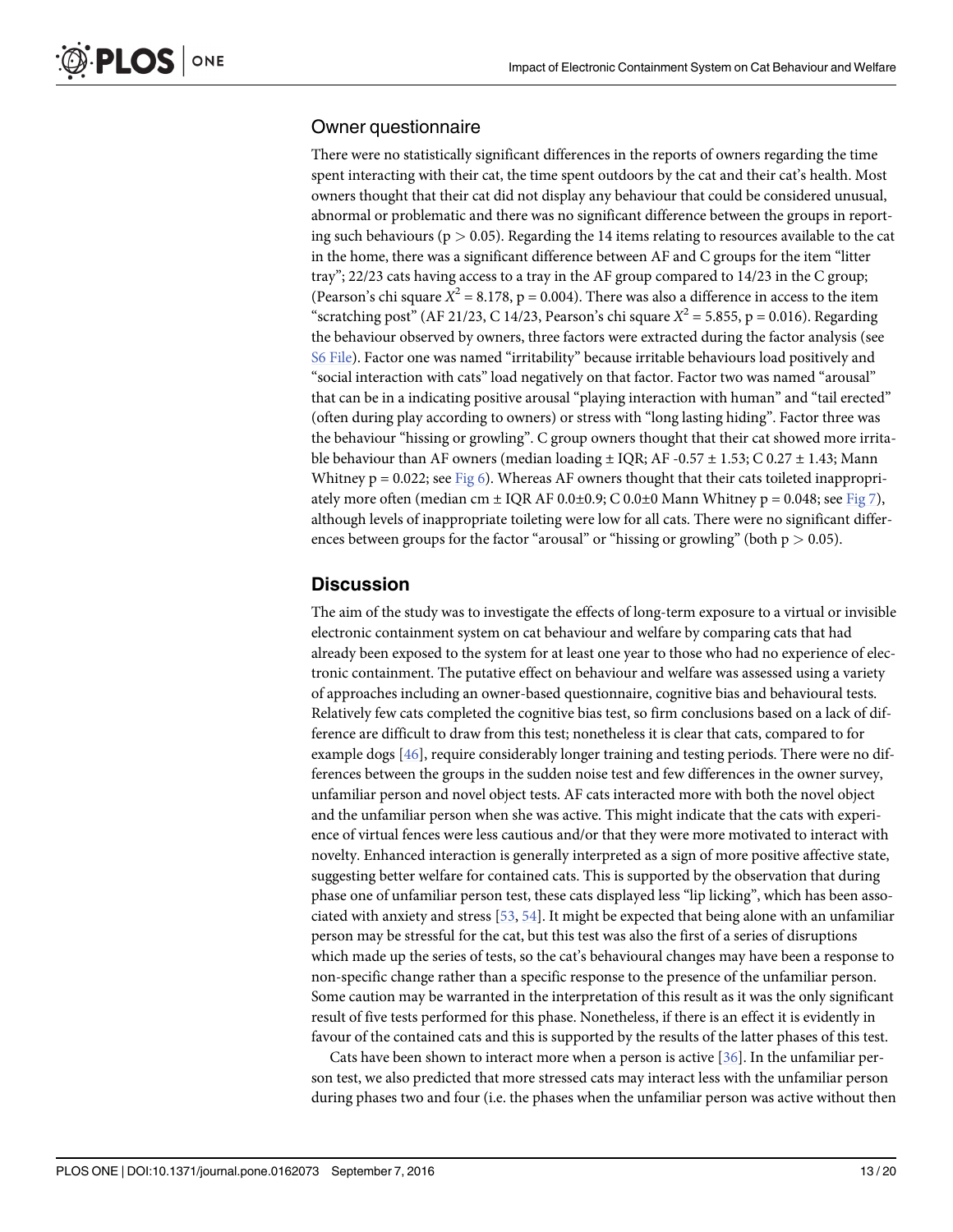<span id="page-13-0"></span>

[Fig 6. B](#page-12-0)oxplot (mean ± interquartile range) of "irritability" (factor one loading) for AF and C group.

with the owner present but inactive). In line with the results of phase one; AF cats explored significantly more and interacted more with the stranger. It is possible that these responses are quite specific to unfamiliar people and may reflect differences in sociability or early experiences between the populations [[35](#page-17-0), [59](#page-18-0)], since there was no difference between the groups in the factors "confidence" or "positive behaviour" derived from the composition of their behaviour in the test and no difference outside of phase one in other behaviours that may be related to anxiety or conflict such as "lip licking", "self-grooming" [[54](#page-18-0)]. It is worth noting that both groups interacted with the stranger and showed greeting and positive affiliative behaviours, indicating that, overall, subjects were not avoidant and potentially in a positive affective state.



[Fig 7. B](#page-12-0)oxplot (mean ± interquartile range) of "inappropriate toileting" frequency for AF and C group.

doi:10.1371/journal.pone.0162073.g007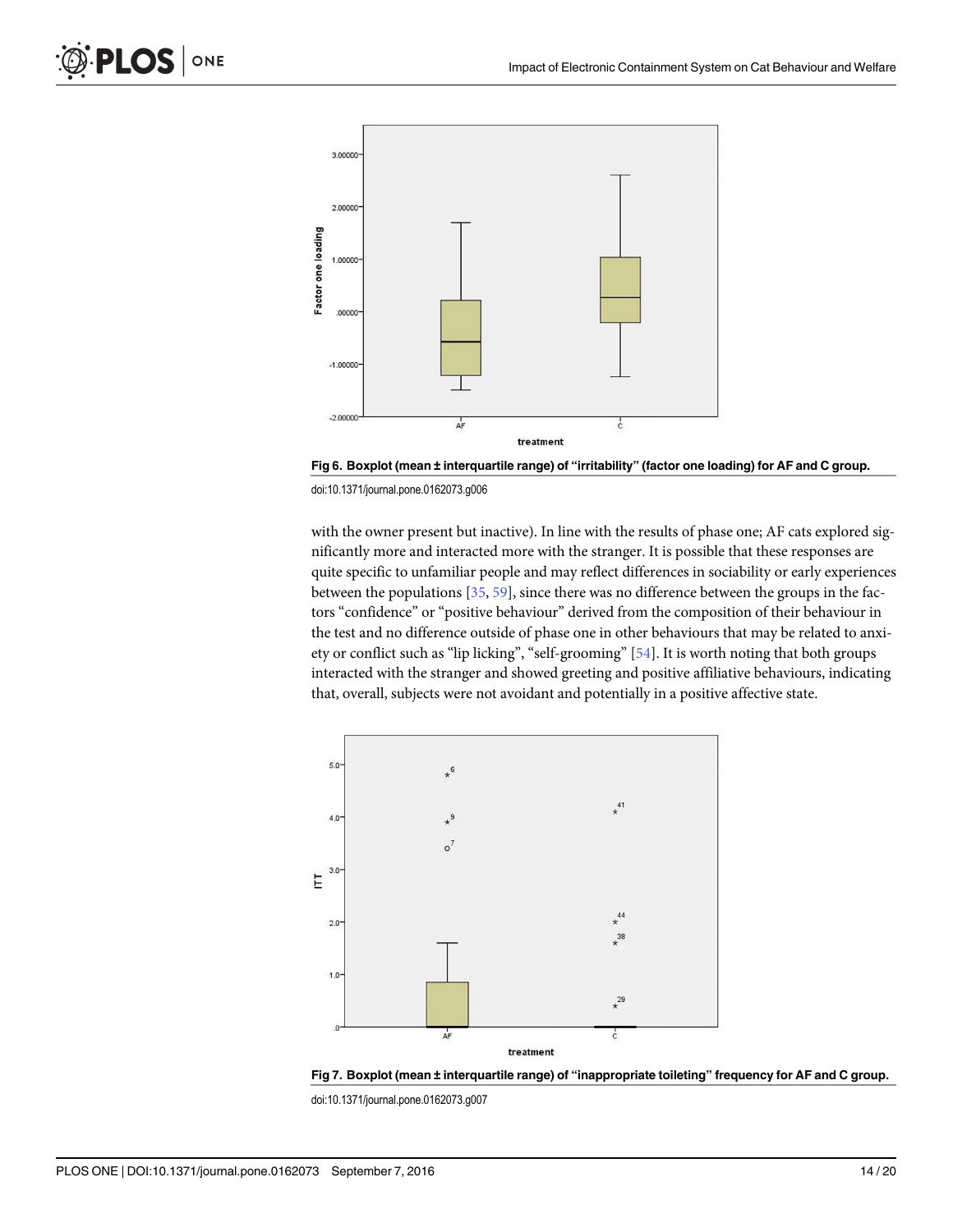<span id="page-14-0"></span>Regarding the novel object test, AF cats were again less neophobic, exploring the novel object more than C cats. There were no other significant differences between the groups in the display of anxiety or conflict like behaviours, nor in the time spent near the object, suggesting that the observed difference in exploration of the novel object might not be due to a wider difference in anxiety.

There was no significant difference between groups in the reaction to the sudden noise in any of the recorded measures, indicating that cats exposed to a beep in association with a potentially aversive electric stimulus (AF cats) were no more sensitive to a sudden or high pitched noise than control cats. This suggests there was no difference between the groups in vigilance or reactivity that might be associated with anxiety  $[60]$ , nor evidence of widespread stimulus generalisation to such noises, which can occur when an individual is trained to associate a sound with an aversive consequence  $[61]$ . This might, in part, reflect the nature of the study being under field conditions, where external noise could not be completely suppressed, or the difference in location of the test compared to where the warning sound is normally heard [\[62\]](#page-18-0). It is worth noting that most of the cats' responses were very mild, e.g. a subtle ear movement and even when there were signs of anxiety or conflict like behaviours, these rarely extended to the animal leaving the feeding area (less than 10% of the cats did leave the feeding area, and not immediately after the noise). This again indicates that the overall anxiety level of cats in both groups was very mild, compared to other animals tested in similar conditions  $[40, 60]$  $[40, 60]$  $[40, 60]$ [42\]](#page-18-0).

The cognitive judgment bias test was used to specifically assess the cats' affective predisposition rather than their response to specific stimuli  $[42-44]$  $[42-44]$  $[42-44]$ . It has been used to infer both positive [[61,](#page-18-0) [63](#page-18-0)–[65](#page-18-0)] and negative [[66](#page-18-0), [67](#page-18-0)] affective states. No significant differences were found between the two groups. This is consistent with there being no difference in affective state but, it should be noted that the sample size, for this particular test was small with only 14 out of the 46 cats completing training and testing which indicates that the conclusions have to be drawn with caution. The high dropout rate, may reflect the requirement for cats to complete training within a day, since the only previously published study to apply cognitive bias tests to cats [\[45](#page-18-0)] achieved a much higher success rate (9/11 cats) but used between three and nine days of training for subjects. This latter study examined the feasibility of the protocol used and did not compare populations, but in general, the test does seem to be sensitive, achieving results with small populations in other species [\[68,](#page-19-0) [69\]](#page-19-0).

Overall, the behavioural tests indicate that the cats who have experienced extended confinement using an invisible electronic containment system are generally less neophobic than cats not contained in this way and potentially free to roam outside of the property boundaries. This difference might be the result of greater exposure to uncontrolled aversive stimuli for the control cats, such as unfriendly neighbours, negative social interactions or traffic off-site or possibly a population selection bias, if the AF cats' early experiences made them less neophobic [\[35\]](#page-17-0). For instance, AF cats could be less neophobic due to experiencing novelty within the confines of a more controlled environment. Nonetheless, there was no evidence of a significant difference between the two populations in either their affective predisposition or their tendency to generalise their response to the conditioned stimulus, which have been raised as a potential concern of these systems [\[10\]](#page-16-0).

The owner questionnaire indicated that the cat owners recruited for this study have installed the containment electronic system, primarily because they feared for their cat's safety–especially road traffic accidents. We studied 14 items relating to enrichment provision for the cat, and found significant differences only for two items at  $P<0.05$ . However, it might be argued that a threshold of P<0.003 may be more appropriate given the number of tests involved, in which case there were no significant differences between the two groups. Either way, it is clear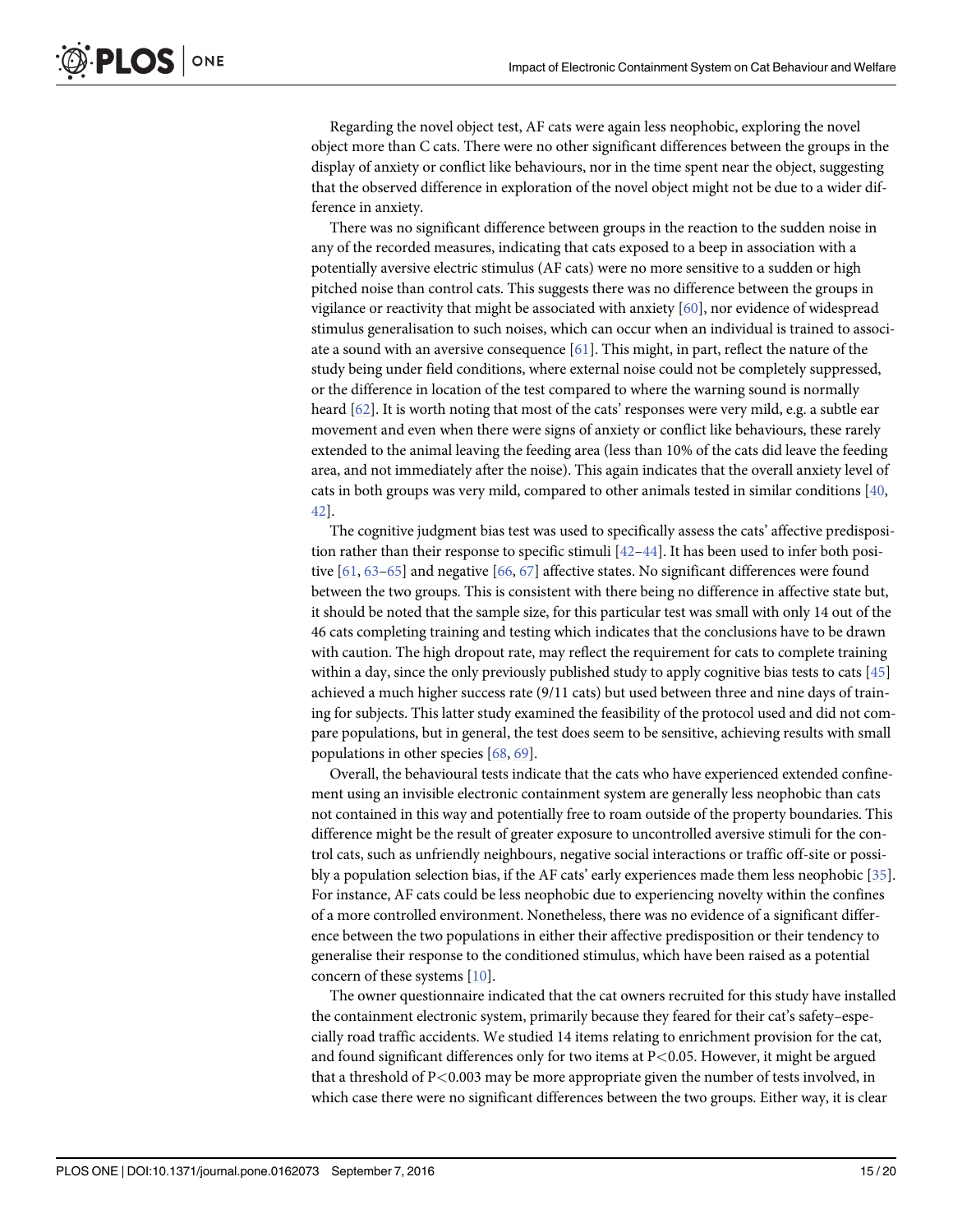<span id="page-15-0"></span>most items were being provided for all the cats, indicating that the cats in this study were cared for to a high standard, regardless of group. AF owners provided more litter trays and more scratching posts. Although the estimated frequencies of "toileting inappropriately" was very low for both groups of cats, this was reported to occur more frequently amongst AF cats. This might explain the difference in the provision of litter trays, but the reason for the difference in the behaviour is not clear. We did not try to ascertain whether or not the behaviour related to marking or latrine related issues. The former has been associated with general anxiety in cats [\[70](#page-19-0)–[72\]](#page-19-0) whereas the latter relates to more local preferences and aversions with the latrine options provided [\[73](#page-19-0)–[76\]](#page-19-0). There were no indications from either the behaviour tests or survey to indicate that the cats in the AF group were more anxious or that the increased prevalence of problem might be related to the emotional consequences of using the electronic containment system, even in the AF multi-cat households. Indeed, it is worth noting that the only owner reported difference in behaviour possibly related to emotionality indicated that the C cats, not the AF cats, showed significantly more irritable behaviour.

The owners were asked to report on their cats' behaviour over the previous year and the lack of differences between the two populations may reflect little underlying difference in their overall state or a lack of sensitivity of the metric used. It might be that owners do not attend to subtle behaviours, such as "lip licking" "skin twitching" or "head shaking" or appreciate their potential significance. Although owners have been shown to be able to classify the vocalisation of their own cat, the rate of classification is not high on average [\[50\]](#page-18-0), perhaps reflecting a wider lack of attention to potential feline communicative signals. Nonetheless, owner's perceptions can be a useful tool for behaviour analysis in some circumstances [\[29](#page-17-0)].

In conclusion, we recorded a range of different measures, from the cat itself as well as indirect observations obtained via the cat's owner, in order to investigate the potential long-term impact of an invisible electronic containment system on cat behaviour and welfare. Taken together, the findings do not suggest that long-term (at least 12 months) exposure to the system had a significant negative impact on the behaviour and welfare of contained cats. Indeed cats subject to electronic confinement appear to be less neophobic than unrestrained cats. This might relate to the containment increasing predictability in the environment and deserves further investigation. Owner report and the behavioural and judgment bias tests found no evidence of a difference in the general anxiety of the two populations of cats studied. Further investigation could usefully address the short-term impact of installing containment systems on the behaviour and welfare of cats, and the potential influence of previous roaming experience, but regardless of this, current evidence, reported here, indicates that these systems have the potential to reduce roaming by cats and its consequential risks without causing long term distress. Future research might usefully assess the welfare impact of other approaches to restricting cats from roaming, such as keeping the cat indoors, since this too has the potential to give rise to welfare concerns [[77,](#page-19-0) [78\]](#page-19-0).

# Supporting Information

[S1 File.](http://www.plosone.org/article/fetchSingleRepresentation.action?uri=info:doi/10.1371/journal.pone.0162073.s001) (PDF) [S2 File.](http://www.plosone.org/article/fetchSingleRepresentation.action?uri=info:doi/10.1371/journal.pone.0162073.s002) (PDF) [S3 File.](http://www.plosone.org/article/fetchSingleRepresentation.action?uri=info:doi/10.1371/journal.pone.0162073.s003) (PDF)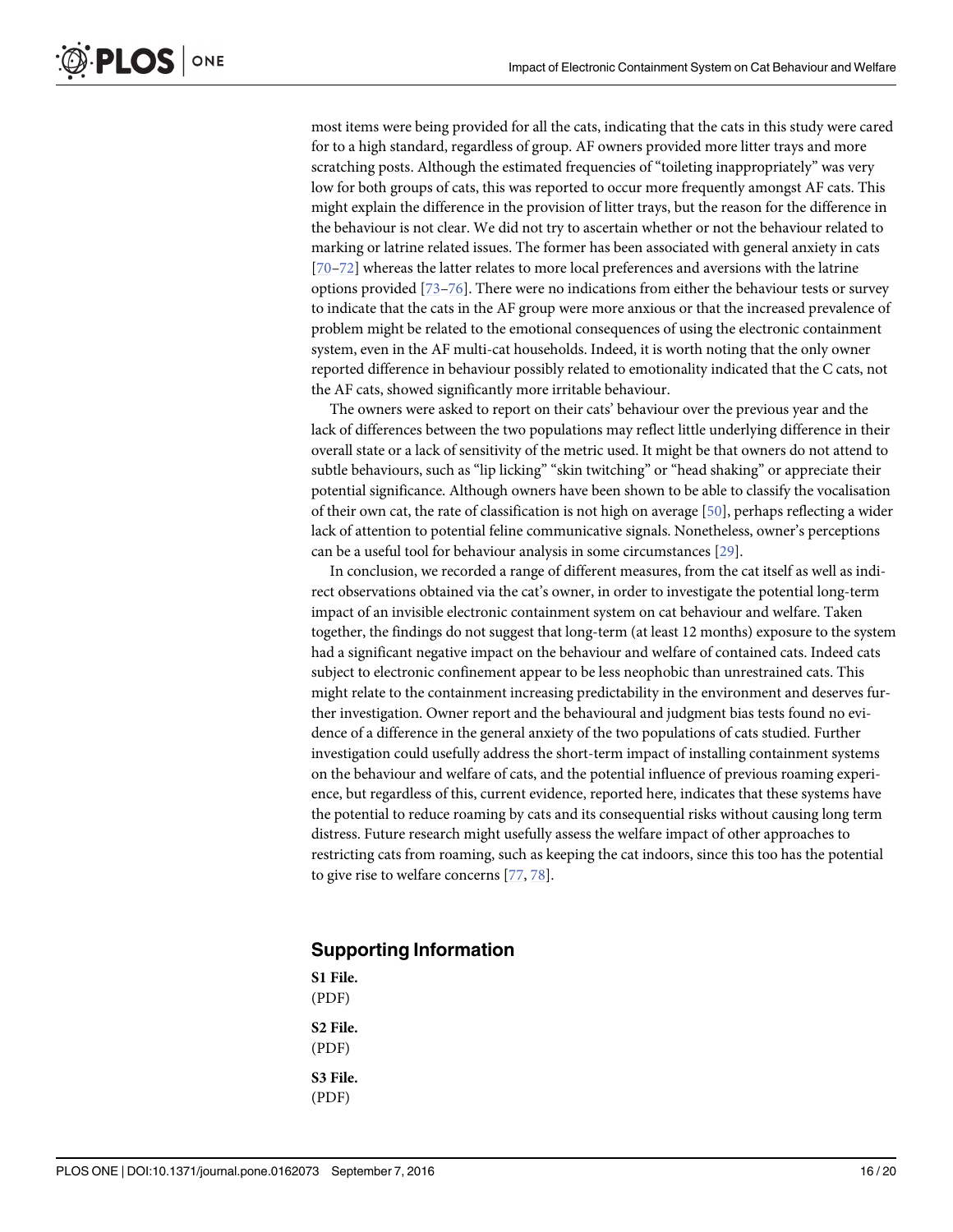<span id="page-16-0"></span>[S4 File.](http://www.plosone.org/article/fetchSingleRepresentation.action?uri=info:doi/10.1371/journal.pone.0162073.s004) (PDF) [S5 File.](http://www.plosone.org/article/fetchSingleRepresentation.action?uri=info:doi/10.1371/journal.pone.0162073.s005) (PDF) [S6 File.](http://www.plosone.org/article/fetchSingleRepresentation.action?uri=info:doi/10.1371/journal.pone.0162073.s006) (PDF) [S7 File.](http://www.plosone.org/article/fetchSingleRepresentation.action?uri=info:doi/10.1371/journal.pone.0162073.s007) (XLSX)

# Acknowledgments

We would like to thank all cat owners that participated in the research.

#### Author Contributions

Conceptualization: NK DM JC OB.

Formal analysis: NK DM JC OB.

Investigation: NK.

Methodology: NK DM JC OB.

Writing – original draft: NK DM JC OB.

Writing – review & editing: NK DM JC OB.

#### References

- [1.](#page-0-0) Lepczyk CA, Lohr CA, Duffy DC. A review of cat behavior in relation to disease risk and management options. Appl Anim Behav Sci. 2015; 173: 29–39.
- [2.](#page-0-0) Berny P, Caloni F, Croubels S, Sachana M, Vandenbroucke V, Davanzo F, et al. Animal poisoning in Europe. Part 2: companion animals. Vet J. 2010; 183: 255–259. doi: [10.1016/j.tvjl.2009.03.034](http://dx.doi.org/10.1016/j.tvjl.2009.03.034) PMID: [19553146](http://www.ncbi.nlm.nih.gov/pubmed/19553146)
- 3. Fitzgerald KT. Lily toxicity in the cat. Top Comp Anim Med. 2010; 25: 213–217.
- [4.](#page-0-0) Shrestha B, Reed JM, Starks PT, Kaufman GE, Goldstone JV, Roelke ME, et al. Evolution of a major drug metabolizing enzyme defect in the domestic cat and other felidae: phylogenetic timing and the role of hypercarnivory. PLoS One 2011; 6: e18046. doi: [10.1371/journal.pone.0018046](http://dx.doi.org/10.1371/journal.pone.0018046) PMID: [21464924](http://www.ncbi.nlm.nih.gov/pubmed/21464924)
- [5.](#page-0-0) Rochlitz I. Study of factors that may predispose domestic cats to road traffic accidents: part 1. Vet Rec. 2003; 153: 549–553. PMID: [14627234](http://www.ncbi.nlm.nih.gov/pubmed/14627234)
- [6.](#page-0-0) Duhautois B, Pucheu B, Juillet C. High-rise syndrome: Comparative and retrospective study of 204 cases. Bulletin de l'académie vétérinaire de France 2010; 163: 167–172.
- [7.](#page-1-0) Toukhsati SR, Young E, Bennett PC, Coleman GJ. Wandering cats: attitudes and behaviors towards cat containment in Australia. Anthrozoös 2012; 25: 61–74.
- [8.](#page-1-0) Gunaseelan S, Coleman GJ, Toukhsati SR. Attitudes toward responsible pet ownership behaviors in Singaporean cat owners. Anthrozoös 2013; 26: 199–211.
- [9.](#page-1-0) Umstatter C. The evolution of virtual fences: a review. Computers Electronics Agr. 2011; 75: 10–22.
- [10.](#page-1-0) Companion Animal Welfare Council. The use of electric pulse training aids (EPTAS) in companion animals. 2012. Available from: <http://eprints.lincoln.ac.uk/14640/1/CAWC%20ecollar%20report.pdf>
- [11.](#page-1-0) The Animal Welfare (Electronic collars) (Wales) Regulations 2010, Animal Welfare Act 2006 section 12.
- [12.](#page-1-0) Tibbs TM, DelCurto T, McInnis M, Tiedemann AR, Quigley TM. Influence of electronic diversion from riparian areas on livestock grazing behavior, nutritional physiology, stress physiology, and performance. EOARC, Field Day Report 1995; available [http://oregonstate.edu/dept/eoarc/sites/default/files/](http://oregonstate.edu/dept/eoarc/sites/default/files/publication/392a.pdf) [publication/392a.pdf](http://oregonstate.edu/dept/eoarc/sites/default/files/publication/392a.pdf)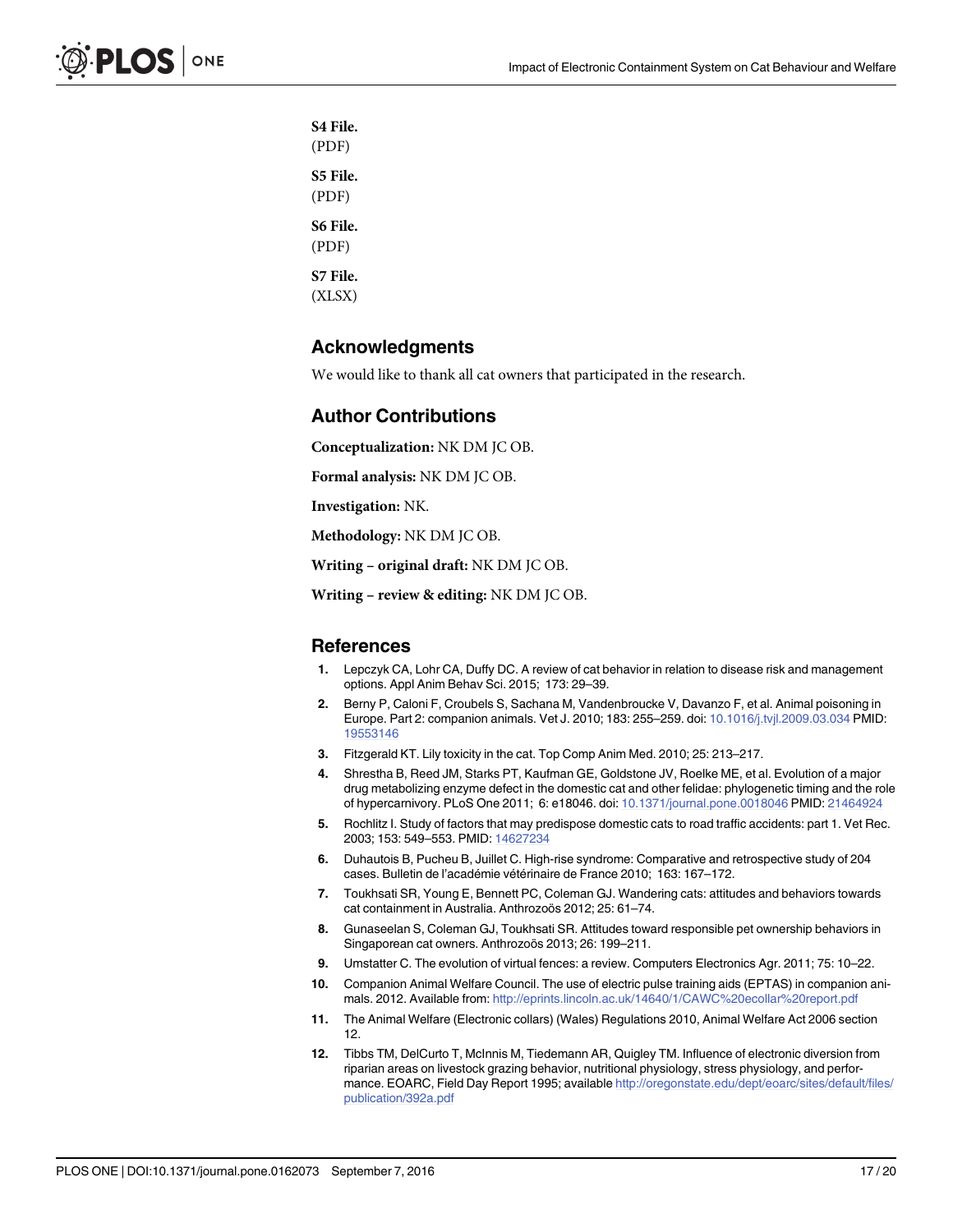- <span id="page-17-0"></span>[13.](#page-1-0) Tiedemann AR, Quigley TM, White LD. Electronic (fenceless) control of livestock. U.S. Department of Agriculture Forest Service Pacific Northwest Research Station PNW-RP-510 1999: 27p.
- [14.](#page-1-0) Lee C, Henshall JM, Wark TJ, Crossman CC, Reed MT, Brewer HG, et al. Associative learning by cattle to enable effective and ethical virtual fences. Appl Anim Behav Sci. 2009; 119: 15–22.
- [15.](#page-1-0) Umstatter C, Morgan-Davies J, Waterhouse T. Cattle Responses to a Type of Virtual Fence. Rangeland Ecol Manage. 2015; 68: 100–107.
- [16.](#page-1-0) Jouven M, Leroy H, Ickowicz A, Lapeyronie P. Can virtual fences be used to control grazing sheep? Rangeland J. 2012; 34: 111–123.
- [17.](#page-1-0) Basset L, Buchanan-Smith HM. Effects of predictability on the welfare of captive animals. Appl Anim Behav Sci. 2007; 102: 223–245.
- [18.](#page-1-0) Thomas R L, Baker P J, Fellowes MDE. Ranging characteristics of the domestic cat (Felis catus) in an urban environment. Urban Ecosyst. 2014: 17: 911–921.
- [19.](#page-1-0) Kitts-Morgan SE, Caires KC, Bohannon LA, Parsons EI, Hilburn KA. Free-Ranging Farm Cats: Home Range Size and Predation on a Livestock Unit In Northwest Georgia. PLoS ONE 2015; 10: e0120513. doi: [10.1371/journal.pone.0120513](http://dx.doi.org/10.1371/journal.pone.0120513) PMID: [25894078](http://www.ncbi.nlm.nih.gov/pubmed/25894078)
- [20.](#page-1-0) Dickman CR, Newsome TM. Individual hunting behaviour and prey specialisation in the house cat Felis catus: Implications for conservation and management. Appl Anim Behav Sci. 2015; 173: 76–87.
- [21.](#page-1-0) Wiepkema PR, Koolhaas JM. Stress and animal welfare.Anim Welfare 1993; 2: 195–218.
- [22.](#page-1-0) Huynh TN, Krigbaum AM, Hanna JJ, Conrad CD, Sex differences and phase of light cycle modify chronic stress effects on anxiety and depressive-like behavior. Behav Brain Res. 2011; 222: 212–222. doi: [10.1016/j.bbr.2011.03.038](http://dx.doi.org/10.1016/j.bbr.2011.03.038) PMID: [21440009](http://www.ncbi.nlm.nih.gov/pubmed/21440009)
- [23.](#page-1-0) Destrez A, Deiss V, Lévy F, Calandreau L, Lee C, Chaillou-Sagon E. Chronic stress induces pessimistic-like judgment and learning deficits in sheep. Appl Anim Behav Sci. 2013; 148: 28–36.
- [24.](#page-1-0) Schwabe L, Dalm S, Schächinger H, Oitzl MS. Chronic stress modulates the use of spatial and stimulus-response learning strategies in mice and man. Neurobiol Learn Mem. 2008; 90: 495–503. doi: [10.](http://dx.doi.org/10.1016/j.nlm.2008.07.015) [1016/j.nlm.2008.07.015](http://dx.doi.org/10.1016/j.nlm.2008.07.015) PMID: [18707011](http://www.ncbi.nlm.nih.gov/pubmed/18707011)
- [25.](#page-2-0) Conrad CD. A critical review of chronic stress effects on spatial learning and memory. Prog Neuro-Psychoph. 2010; 34: 742–755.
- [26.](#page-2-0) Harding EJ, Paul ES, Mendl M. Animal behaviour: cognitive bias and affective state. Nature 2004; 427: 312–312. PMID: [14737158](http://www.ncbi.nlm.nih.gov/pubmed/14737158)
- [27.](#page-2-0) Clubb R, Mason GJ. Natural behavioural biology as a risk factor in carnivore welfare: How analysing species differences could help zoos improve enclosures. Appl Anim Behav Sci. 2007; 102:303–28.
- [28.](#page-2-0) Carlstead K, Brown JL, Seidensticker J. Behavioral and adrenocortical responses to environmental changes in leopard cats (Felis bengalensis). Zoo Biol. 1993; 12:321–31.
- [29.](#page-2-0) Kendall K, Ley J. Owner observations can provide data for constructive behavior analysis in normal pet cats in Australia. J Vet Behav. 2008; 3: 244–247.
- [30.](#page-3-0) Levine E, Perry P, Scarlett J, Houpt KA. Intercat aggression in households following the introduction of a new cat. Appl Anim Behav Sci. 2005; 90: 325–336.
- 31. Neilson J. Thinking outside the box: feline elimination. J Feline Med Surg. 2004; 6: 5–11. PMID: [15123161](http://www.ncbi.nlm.nih.gov/pubmed/15123161)
- [32.](#page-3-0) Stella JL, Lord LK, Buffington CT. Sickness behaviors in response to unusual external events in healthy cats and cats with feline interstitial cystitis. J Am Vet Med Assoc. 2011; 238: 67–73. doi: [10.2460/](http://dx.doi.org/10.2460/javma.238.1.67) [javma.238.1.67](http://dx.doi.org/10.2460/javma.238.1.67) PMID: [21194324](http://www.ncbi.nlm.nih.gov/pubmed/21194324)
- [33.](#page-3-0) Ainsworth MDS, Blehar MC, Waters E, Wall S. Patterns of attachment: A study of the strange situation. Hillsdale NJ: Erlbaum.1978
- 34. Potter A, Mills DS. Domestic cats (Felis silvestris catus) do not show signs of secure attachment to their owners. PLoS One 2015; 10: e0135109. doi: [10.1371/journal.pone.0135109](http://dx.doi.org/10.1371/journal.pone.0135109) PMID: [26332470](http://www.ncbi.nlm.nih.gov/pubmed/26332470)
- [35.](#page-13-0) McCune S. The impact of paternity and early socialization on the development of cats' behavior to people and novel objects. Appl Anim Behav Sci. 1995; 45: 109–124.
- [36.](#page-3-0) Mertens C, Turner DC. Experimental analysis of human–cat interactions during first encounters. Anthrozoös 1988; 2: 83–97.
- [37.](#page-3-0) Mertens C. Human–cat interactions in the home setting. Anthrozoös 1991; 4: 214–231.
- [38.](#page-3-0) Hillman E, von Hollen F, Buünger B, Todt D, Schrader L. Farrowing conditions affect the reactions of piglets towards novel environment and social confrontation at weaning. Appl Anim Behav Sci. 2003; 81: 99–109.
- [39.](#page-3-0) Moretti L, Hentrup M, Kotrschal K, Range F. The influence of relationship on neophobia and exploration in wolves and dogs. Anim Behav. 2015; 107: 159–173. PMID: [26405301](http://www.ncbi.nlm.nih.gov/pubmed/26405301)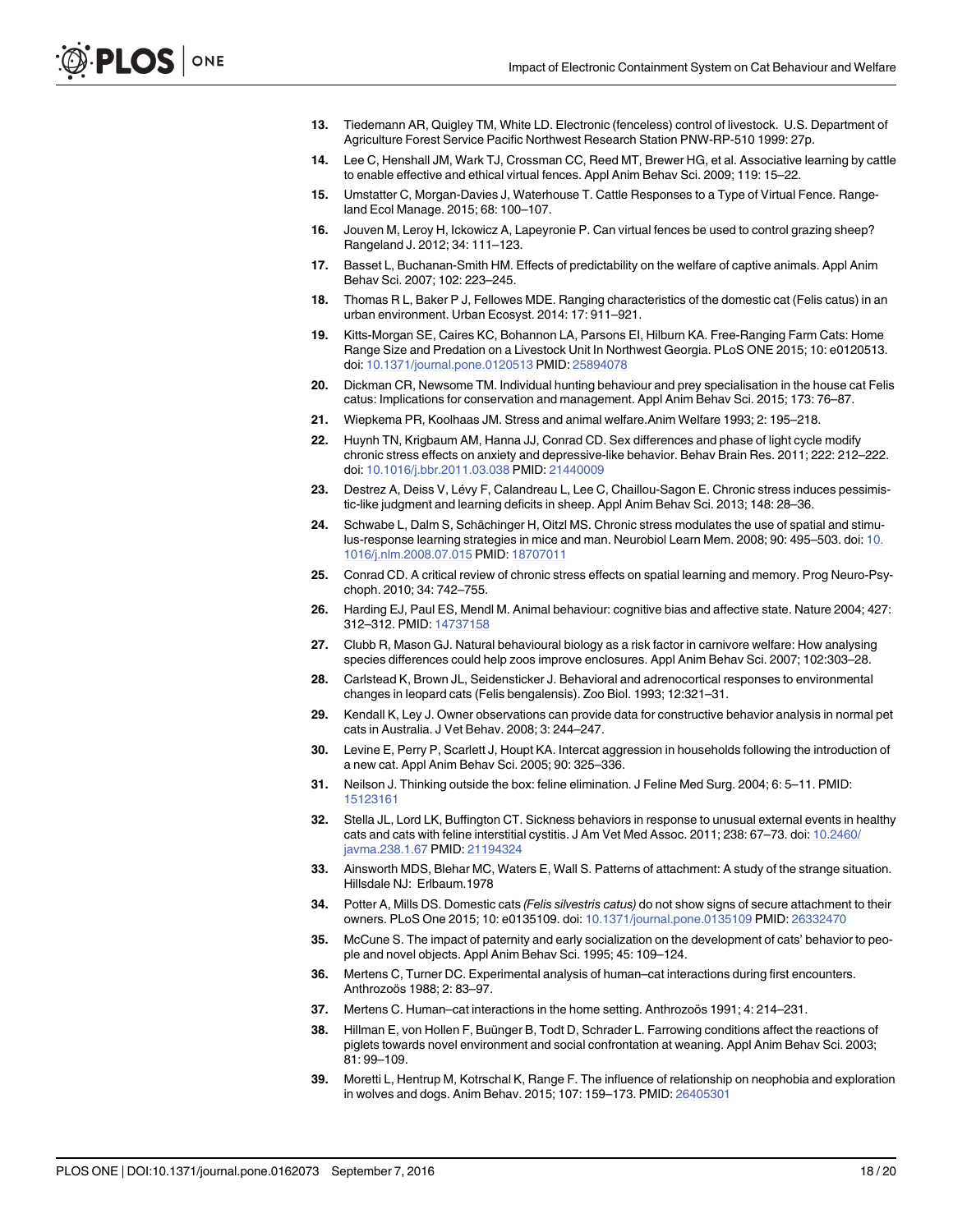- <span id="page-18-0"></span>[40.](#page-5-0) Lansade L, Bouissou MF, Erhard HW. Fearfulness in horses: A temperament trait stable across time and situations. Appl Anim Behav Sci. 2008; 115: 182–200.
- 41. Lansade L, Neveux C, Levy F. A few days of social separation affects yearling horses' response to emotional reactivity tests and enhances learning performance. Behav Process. 2012; 91: 94–102.
- [42.](#page-5-0) Destrez A, Deiss V, Leterrier C, Calandreau L, Boissy A. Repeated exposure to positive events induces optimistic-like judgment and enhances fearfulness in chronically stressed sheep. Appl Anim Behav Sci. 2014; 154: 30–38.
- [43.](#page-5-0) Paul ES, Harding EJ, Mendl M. Measuring emotional processes in animals: the utility of a cognitive approach. Neurosci Biobehav Rev. 2005; 29: 469–491. PMID: [15820551](http://www.ncbi.nlm.nih.gov/pubmed/15820551)
- [44.](#page-5-0) Mendl M, Burman OHP, Parker RM, Paul ES. Cognitive bias as an indicator of animal emotion and welfare: emerging evidence and underlying mechanisms. Appl Anim Behav Sci. 2009; 118: 161–181.
- [45.](#page-5-0) Tami G, Torre C, Compagnucci M, Manteca X. Interpretation of ambiguous spatial stimuli in cats. Anim Welfare 2011; 20: 185–189.
- [46.](#page-5-0) Mendl M, Brooks J, Basse C, Burman O, Paul E, Blackwell E, et al. Dogs showing separation-related behaviour exhibit a 'pessimistic'cognitive bias. Curr Biol. 2010; 20: R839-R840. doi: [10.1016/j.cub.](http://dx.doi.org/10.1016/j.cub.2010.08.030) [2010.08.030](http://dx.doi.org/10.1016/j.cub.2010.08.030) PMID: [20937467](http://www.ncbi.nlm.nih.gov/pubmed/20937467)
- [47.](#page-6-0) Doyle RE, Vidal S, Hinch GN, Fisher AD, Boissy A, Lee C. The effect of repeated testing on judgement biases in sheep. Behav Proc. 2010; 83: 349–352.
- [48.](#page-6-0) Meyer I, Forkman B. Dog and owner characteristics affecting the dog-owner relationship. J Vet Behav Clin Appl Res. 2014; 9: 143–150.
- [49.](#page-6-0) Nicastro N., Owen M.J. 2003. Classification of Domestic Cat (Felis catus) Vocalizations by Naïve and Experienced Human Listeners. J.Comp.Psychol. 117, 44–52. PMID: [12735363](http://www.ncbi.nlm.nih.gov/pubmed/12735363)
- [50.](#page-6-0) Ellis SL, Swindell V, Burman OHP. Human classification of context-related vocalizations emitted by familiar and unfamiliar domestic cats: an exploratory study. Anthrozoös 2015; 28: 625–634.
- [51.](#page-7-0) Appukuttan D, Vinayagavel M, Tadepalli A. Utility and validity of a single-item visual analog scale for measuring dental anxiety in clinical practice. J Oral Sci. 2014; 56: 151–156. PMID: [24930752](http://www.ncbi.nlm.nih.gov/pubmed/24930752)
- [52.](#page-7-0) Stanton LA, Sullivan MS, Fazio JM. A standardized ethogram for the felidae: A tool for behavioral researchers. Appl Anim. Behav Sci. 2015; 173: 3–16.
- [53.](#page-7-0) Podberscek AL, Blackshaw JK, Beattie AW. The behaviour of laboratory colony cats and their reactions to a familiar and unfamiliar person. Appl Anim Behav Sci. 1991; 31(1):119–30.
- [54.](#page-7-0) Van den Bos R. Post-conflict stress-response in confined group-living cats (Felis silvestris catus). Appl Anim Behav Sci. 1998; 59(4):323–30.
- [55.](#page-7-0) Schwartz S. Separation anxiety syndrome in cats: 136 cases (1991–2000). J Am Vet Med Assoc. 2002; 220: 1028–33. PMID: [12420782](http://www.ncbi.nlm.nih.gov/pubmed/12420782)
- [56.](#page-7-0) de Winter JCF, Dodou D, Wieringa PA. Exploratory factor analysis with small sample sizes. Multivar Behav Res. 2009; 44: 147–181.
- [57.](#page-7-0) Kaiser HF. A second generation little jiffy. Psychometrika 1970; 35(4): 401–415.
- [58.](#page-8-0) Field AP. Discovering statistics using SPSS. London: Sage publications. 2009
- [59.](#page-13-0) Finka LR. The prediction of human sociability in the domestic cat. PhD thesis. University of Lincoln. 2015
- [60.](#page-14-0) Grupe DW, Nitschke JB. Uncertainty and anticipation in anxiety: an integrated neurobiological and psychological perspective. Nature Reviews Neurosci. 2013; 14:488–501.
- [61.](#page-14-0) Ghirlanda S, Enquist M. A century of generalization. Anim Behav. 2003; 66:15–36.
- [62.](#page-14-0) Rescorla RA, Cunningham CL. Spatial contiguity facilitates Pavlovian second-order conditioning. J Exp Psychol Anim B. 1979; 5(2):152.
- [63.](#page-14-0) Doyle RE, Fisher AD, Hinch GN, Boissy A, Lee C. Release from restraint generates a positive judgement bias in sheep. Appl Anim BehavSci. 2010; 122: 28–34.
- 64. Brydges NM, Leach M, Nicol K, Wright R, Bateson M. Environmental enrichment induces optimistic cognitive bias in rats. Anim Behav. 2011; 81: 169–175.
- [65.](#page-14-0) Briefer EF, McElligott AG. Rescued goats at a sanctuary display positive mood after former neglect. Appl Anim Behav Sci. 2013; 146: 45–55.
- [66.](#page-14-0) Burman OHP, Parker R, Paul ES, Mendl M. A spatial judgement task to determine background emotional state in laboratory rats, Rattus norvegicus. Anim Behav. 2008; 76: 801–809.
- [67.](#page-14-0) Burman OH, Parker RM, Paul ES, Mendl MT. Anxiety-induced cognitive bias in non-human animals. Physiol Behav. 2009; 98: 345–350. doi: [10.1016/j.physbeh.2009.06.012](http://dx.doi.org/10.1016/j.physbeh.2009.06.012) PMID: [19560479](http://www.ncbi.nlm.nih.gov/pubmed/19560479)